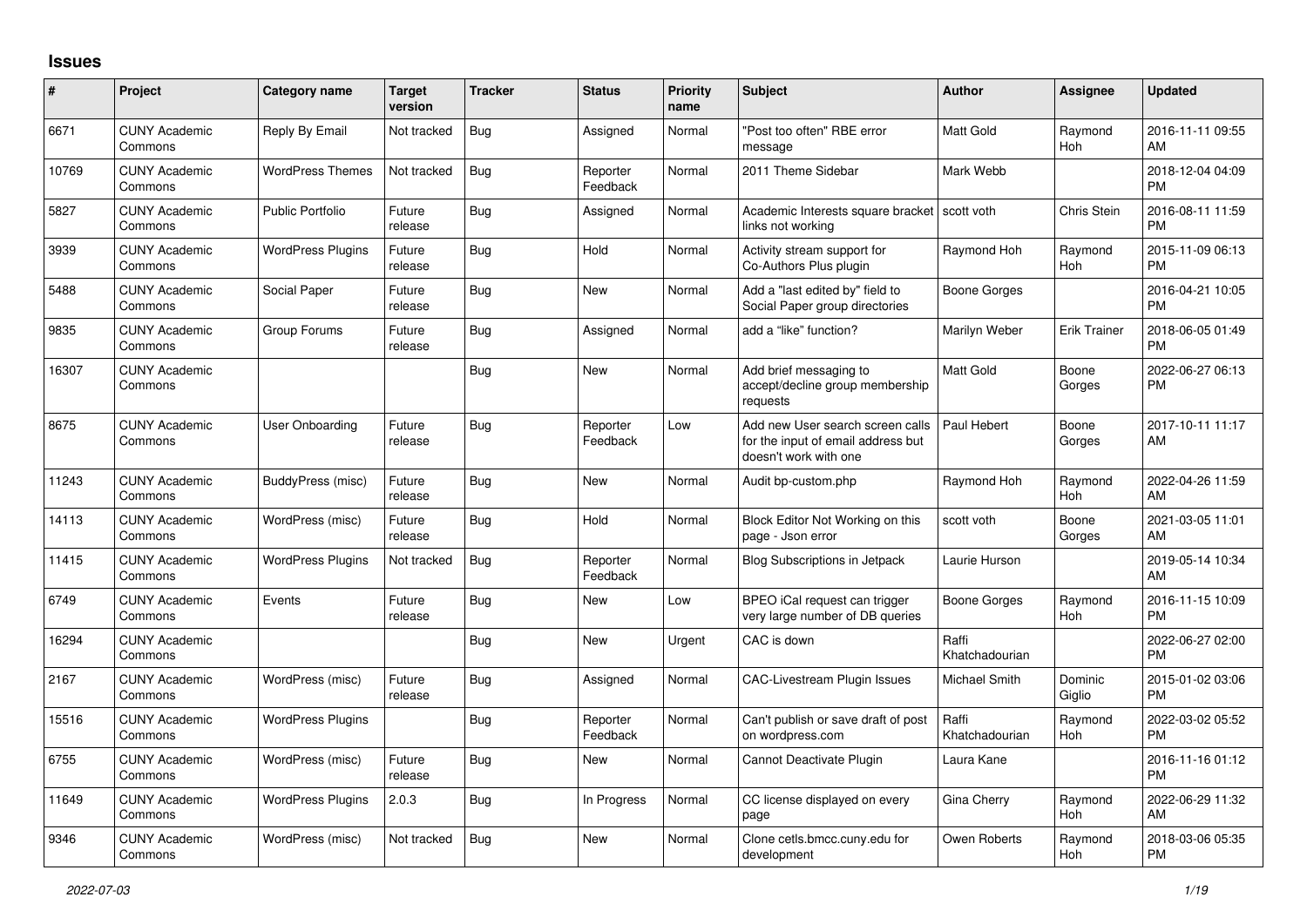| #     | <b>Project</b>                  | Category name            | Target<br>version | <b>Tracker</b> | <b>Status</b>        | <b>Priority</b><br>name | <b>Subject</b>                                                               | <b>Author</b>           | Assignee        | <b>Updated</b>                |
|-------|---------------------------------|--------------------------|-------------------|----------------|----------------------|-------------------------|------------------------------------------------------------------------------|-------------------------|-----------------|-------------------------------|
| 13331 | <b>CUNY Academic</b><br>Commons | Site cloning             | Future<br>release | Bug            | New                  | Normal                  | Combine Site Template and Clone<br>operations                                | Boone Gorges            | Jeremy Felt     | 2021-11-19 12:39<br><b>PM</b> |
| 12573 | <b>CUNY Academic</b><br>Commons | <b>WordPress Plugins</b> | Future<br>release | Bug            | <b>New</b>           | Normal                  | <b>CommentPress Core Issues</b>                                              | scott voth              |                 | 2020-03-24 04:32<br><b>PM</b> |
| 14936 | <b>CUNY Academic</b><br>Commons |                          |                   | Bug            | New                  | Normal                  | Commons websites blocked by<br>SPS campus network                            | Laurie Hurson           |                 | 2021-11-03 03:57<br><b>PM</b> |
| 13949 | <b>CUNY Academic</b><br>Commons |                          | Not tracked       | <b>Bug</b>     | <b>New</b>           | Normal                  | Continued debugging of runaway<br>MySQL connections                          | <b>Matt Gold</b>        | Boone<br>Gorges | 2021-09-14 10:42<br><b>AM</b> |
| 8440  | <b>CUNY Academic</b><br>Commons | Onboarding               | Not tracked       | <b>Bug</b>     | New                  | Normal                  | Create Test Email Accounts for<br><b>Onboarding Project</b>                  | Stephen Real            | Stephen Real    | 2017-08-01 09:49<br><b>PM</b> |
| 13328 | <b>CUNY Academic</b><br>Commons | Group Forums             | Not tracked       | Bug            | Reporter<br>Feedback | Normal                  | cross-posting in two related<br>groups                                       | Marilyn Weber           | Raymond<br>Hoh  | 2020-09-15 10:39<br><b>PM</b> |
| 13430 | <b>CUNY Academic</b><br>Commons | Reply By Email           | Not tracked       | <b>Bug</b>     | <b>New</b>           | Normal                  | Delay in RBE                                                                 | Luke Waltzer            | Raymond<br>Hoh  | 2020-10-13 11:16<br>AM        |
| 5691  | <b>CUNY Academic</b><br>Commons | Blogs (BuddyPress)       | Future<br>release | Bug            | Assigned             | High                    | Differing numbers on Sites display                                           | <b>Matt Gold</b>        | Raymond<br>Hoh  | 2016-06-13 01:37<br><b>PM</b> |
| 14940 | <b>CUNY Academic</b><br>Commons |                          |                   | Bug            | New                  | Normal                  | Discrepancy between Commons<br>profile "sites" and actual # of sites         | Laurie Hurson           |                 | 2021-11-08 11:09<br>AM        |
| 7928  | <b>CUNY Academic</b><br>Commons | Group Forums             | Not tracked       | <b>Bug</b>     | New                  | Normal                  | Duplicate Forum post                                                         | Luke Waltzer            | Raymond<br>Hoh  | 2017-04-11 09:27<br><b>PM</b> |
| 12198 | <b>CUNY Academic</b><br>Commons |                          | Not tracked       | Bug            | Reporter<br>Feedback | Normal                  | Duplicate listing in My Sites                                                | Tom Harbison            |                 | 2019-12-09 05:50<br><b>PM</b> |
| 14987 | <b>CUNY Academic</b><br>Commons | <b>WordPress Plugins</b> | Future<br>release | <b>Bug</b>     | New                  | Normal                  | Elementor update causes<br>database freeze-up                                | Boone Gorges            | Boone<br>Gorges | 2021-11-29 12:02<br><b>PM</b> |
| 9289  | <b>CUNY Academic</b><br>Commons | <b>WordPress Plugins</b> | Future<br>release | Bug            | Reporter<br>Feedback | Normal                  | Email Users Plugin                                                           | Laurie Hurson           | Boone<br>Gorges | 2018-10-24 12:34<br><b>PM</b> |
| 4438  | <b>CUNY Academic</b><br>Commons | Events                   | Future<br>release | Bug            | Assigned             | Normal                  | Events Calendar - Export<br><b>Recurring Events</b>                          | scott voth              | Daniel Jones    | 2016-05-23 04:25<br><b>PM</b> |
| 11120 | <b>CUNY Academic</b><br>Commons | <b>WordPress Plugins</b> | Not tracked       | <b>Bug</b>     | Reporter<br>Feedback | Normal                  | Events Manager Events Not<br>Showing Up                                      | Mark Webb               |                 | 2019-02-27 04:10<br><b>PM</b> |
| 13457 | <b>CUNY Academic</b><br>Commons | Group Forums             | 2.0.3             | Bug            | New                  | High                    | Forum post not sending<br>notifications                                      | Filipa Calado           | Raymond<br>Hoh  | 2022-06-29 11:32<br>AM        |
| 11879 | <b>CUNY Academic</b><br>Commons |                          | Not tracked       | Bug            | <b>New</b>           | Normal                  | Hypothesis comments appearing<br>on multiple, different pdfs across<br>blogs | Laurie Hurson           | Laurie Hurson   | 2019-09-19 02:39<br><b>PM</b> |
| 14792 | <b>CUNY Academic</b><br>Commons |                          |                   | Bug            | New                  | Normal                  | Inconsistent email notifications<br>from gravity forms                       | Raffi<br>Khatchadourian |                 | 2021-10-04 01:50<br><b>PM</b> |
| 11556 | <b>CUNY Academic</b><br>Commons | Courses                  | Not tracked       | <b>Bug</b>     | Reporter<br>Feedback | Normal                  | Instructor name given in course<br>listing                                   | Tom Harbison            |                 | 2019-06-25 04:12<br><b>PM</b> |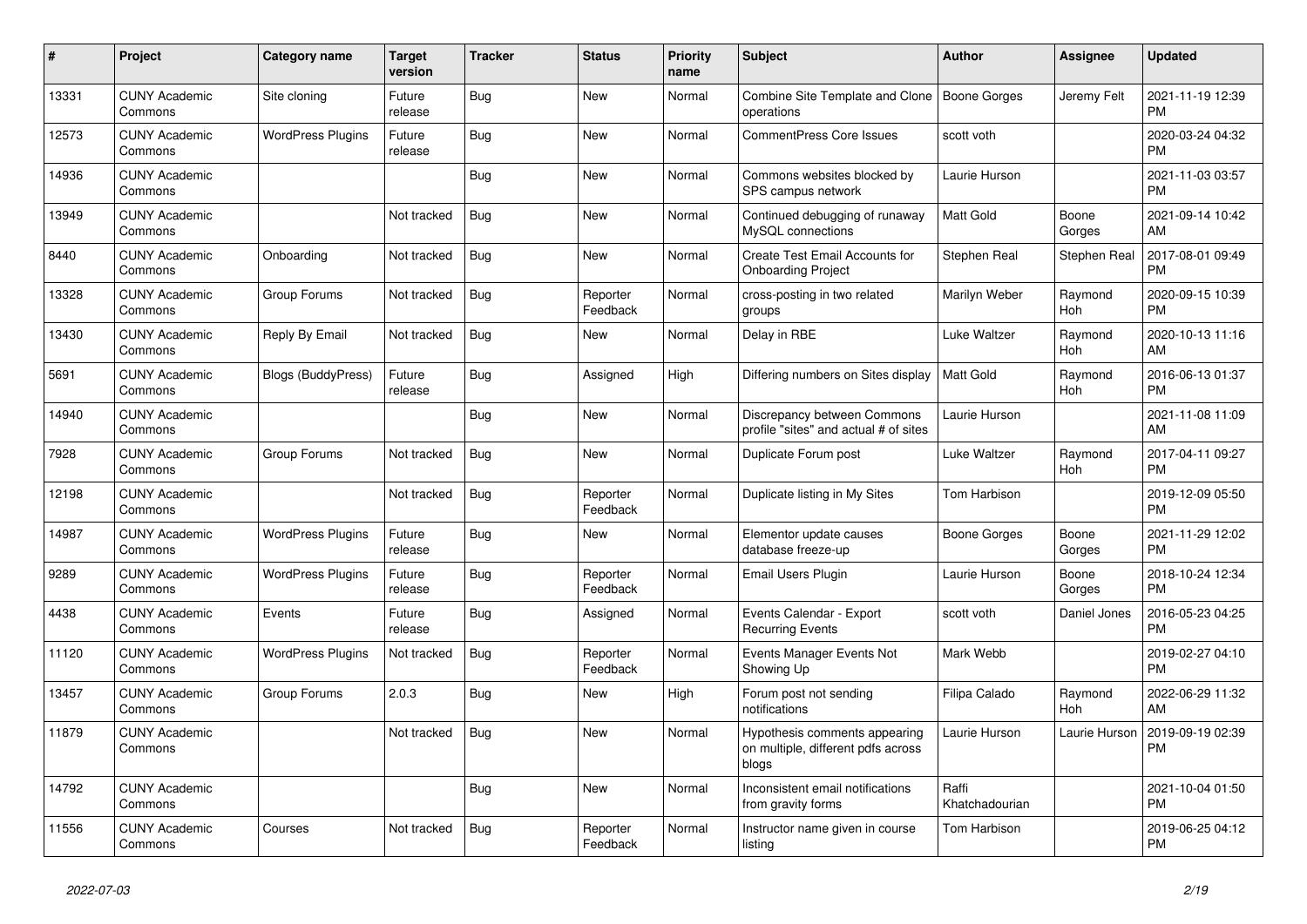| #     | Project                         | <b>Category name</b>       | <b>Target</b><br>version | <b>Tracker</b> | <b>Status</b>        | <b>Priority</b><br>name | <b>Subject</b>                                                  | <b>Author</b>        | <b>Assignee</b>     | <b>Updated</b>                |
|-------|---------------------------------|----------------------------|--------------------------|----------------|----------------------|-------------------------|-----------------------------------------------------------------|----------------------|---------------------|-------------------------------|
| 5268  | <b>CUNY Academic</b><br>Commons | Group Forums               | Future<br>release        | Bug            | Assigned             | Normal                  | Long-time to post to multiple<br>groups                         | Luke Waltzer         | Daniel Jones        | 2016-09-07 06:31<br><b>PM</b> |
| 14496 | <b>CUNY Academic</b><br>Commons | Domain Mapping             | Future<br>release        | <b>Bug</b>     | <b>New</b>           | Normal                  | Mapped domain SSO uses<br>third-party cookies                   | Raymond Hoh          | Raymond<br>Hoh      | 2021-05-24 04:03<br><b>PM</b> |
| 2618  | NYCDH Community<br>Site         |                            |                          | Bug            | Assigned             | Low                     | Mark blogs as spam when created<br>by users marked as spam      | l Matt Gold          | Boone<br>Gorges     | 2013-06-09 11:38<br><b>PM</b> |
| 6995  | <b>CUNY Academic</b><br>Commons | Home Page                  | Not tracked              | Bug            | Assigned             | Normal                  | member filter on homepage not<br>working                        | <b>Matt Gold</b>     | Raymond<br>Hoh      | 2016-12-11 09:46<br><b>PM</b> |
| 15757 | <b>CUNY Academic</b><br>Commons |                            |                          | <b>Bug</b>     | <b>New</b>           | Normal                  | Members # do not match                                          | Laurie Hurson        |                     | 2022-03-30 04:52<br><b>PM</b> |
| 10794 | <b>CUNY Academic</b><br>Commons | Performance                | Not tracked              | Bug            | <b>New</b>           | Normal                  | Memcached connection<br>occasionally breaks                     | Boone Gorges         | Boone<br>Gorges     | 2018-12-06 03:30<br><b>PM</b> |
| 11392 | <b>CUNY Academic</b><br>Commons |                            | Future<br>release        | <b>Bug</b>     | <b>New</b>           | Normal                  | Migrate users away from<br><b>StatPress</b>                     | Boone Gorges         |                     | 2019-04-23 03:53<br><b>PM</b> |
| 8992  | <b>NYCDH Community</b><br>Site  |                            |                          | Bug            | Assigned             | Normal                  | Multiple RBE error reports                                      | <b>Matt Gold</b>     | Raymond<br>Hoh      | 2017-12-11 05:43<br><b>PM</b> |
| 4535  | <b>CUNY Academic</b><br>Commons | My Commons                 | Future<br>release        | <b>Bug</b>     | <b>New</b>           | Low                     | My Commons filter issue                                         | scott voth           | Raymond<br>Hoh      | 2015-09-01 11:17<br>AM        |
| 3419  | <b>CUNY Academic</b><br>Commons | Group Invitations          | 1.6.14                   | <b>Bug</b>     | Testing<br>Required  | Normal                  | Neatening the display of<br>messages on group requests          | <b>Matt Gold</b>     | Boone<br>Gorges     | 2014-09-01 09:29<br><b>PM</b> |
| 16255 | <b>CUNY Academic</b><br>Commons | WordPress (misc)           |                          | Bug            | New                  | Normal                  | Need to define 'MULTISITE'<br>constant in wp-config.php         | Raymond Hoh          |                     | 2022-06-19 09:31<br>AM        |
| 4972  | <b>CUNY Academic</b><br>Commons | Analytics                  | Not tracked              | Bug            | <b>New</b>           | Normal                  | Newsletter Analytics                                            | Stephen Real         | Matt Gold           | 2015-12-09 12:54<br><b>PM</b> |
| 10678 | <b>CUNY Academic</b><br>Commons |                            | Not tracked              | Bug            | Reporter<br>Feedback | High                    | Newsletter Plugin Not Sending<br><b>Out Newsletters</b>         | Mark Webb            | Boone<br>Gorges     | 2019-09-16 09:38<br><b>PM</b> |
| 10262 | <b>CUNY Academic</b><br>Commons |                            | Not tracked              | Bug            | Reporter<br>Feedback | Normal                  | Newsletter Plugin: Broken Image<br>at Bottom of All Newsletters | Mark Webb            | Raymond<br>Hoh      | 2018-08-30 05:17<br><b>PM</b> |
| 12436 | <b>CUNY Academic</b><br>Commons |                            | Not tracked              | Bug            | Assigned             | Normal                  | Nightly system downtime                                         | Boone Gorges         |                     | 2020-08-01 09:30<br>AM        |
| 5317  | <b>CUNY Academic</b><br>Commons | Group Blogs                | Not tracked              | <b>Bug</b>     | Reporter<br>Feedback | Normal                  | Notifications of New Post Didn't<br>Come                        | Luke Waltzer         | Samantha<br>Raddatz | 2016-03-21 10:41<br><b>PM</b> |
| 11971 | <b>CUNY Academic</b><br>Commons | <b>Email Notifications</b> | Future<br>release        | <b>Bug</b>     | Reporter<br>Feedback | Low                     | Pictures obscured in emailed post<br>notifications              | Marilyn Weber        | Raymond<br>Hoh      | 2019-11-21 01:14<br><b>PM</b> |
| 14629 | <b>CUNY Academic</b><br>Commons |                            | Not tracked              | Bug            | Reporter<br>Feedback | Normal                  | Possible Post Order Bug?                                        | <b>Syelle Graves</b> |                     | 2021-09-14 10:47<br>AM        |
| 9060  | <b>CUNY Academic</b><br>Commons | Commons In A Box           | Not tracked              | <b>Bug</b>     | Hold                 | Normal                  | Problems with CBox image library<br>/ upload                    | Lisa Rhody           | Raymond<br>Hoh      | 2018-01-10 03:26<br><b>PM</b> |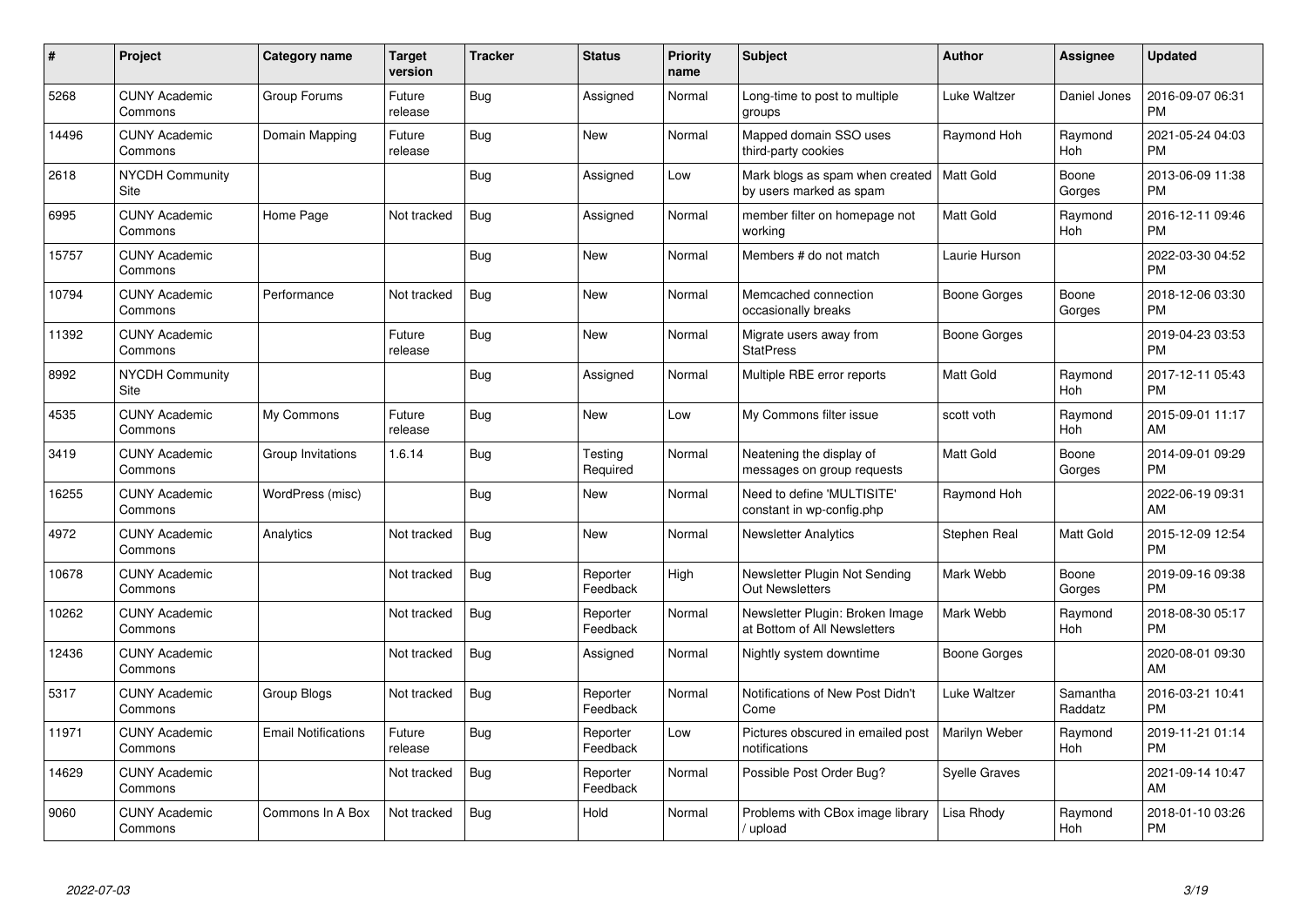| #     | Project                         | <b>Category name</b>       | <b>Target</b><br>version | <b>Tracker</b> | <b>Status</b>        | <b>Priority</b><br>name | Subject                                                                                                      | Author                  | Assignee            | <b>Updated</b>                |
|-------|---------------------------------|----------------------------|--------------------------|----------------|----------------------|-------------------------|--------------------------------------------------------------------------------------------------------------|-------------------------|---------------------|-------------------------------|
| 8991  | <b>CUNY Academic</b><br>Commons | Reply By Email             | Not tracked              | Bug            | Hold                 | Normal                  | RBE duplicate email message<br>issue                                                                         | <b>Matt Gold</b>        | Raymond<br>Hoh      | 2018-02-18 08:53<br><b>PM</b> |
| 16199 | <b>CUNY Academic</b><br>Commons | <b>Directories</b>         | 2.0.3                    | Bug            | New                  | Normal                  | Removed "Semester" Filter from<br><b>Courses Directory</b>                                                   | Laurie Hurson           | Boone<br>Gorges     | 2022-06-29 11:32<br>AM        |
| 4388  | <b>CUNY Academic</b><br>Commons | WordPress (misc)           | Future<br>release        | Bug            | Assigned             | Normal                  | Repeated request for<br>authentication.                                                                      | Alice.Lynn<br>McMichael | Raymond<br>Hoh      | 2015-08-11 07:35<br><b>PM</b> |
| 5282  | <b>CUNY Academic</b><br>Commons | Social Paper               | Future<br>release        | Bug            | <b>New</b>           | Normal                  | Replying via email directs to paper<br>but not individual comment.                                           | Marilyn Weber           | Raymond<br>Hoh      | 2016-03-02 01:48<br><b>PM</b> |
| 9979  | <b>CUNY Academic</b><br>Commons | <b>Email Notifications</b> | Not tracked              | Bug            | Reporter<br>Feedback | Normal                  | Reports of slow email activation<br>emails                                                                   | <b>Matt Gold</b>        | Boone<br>Gorges     | 2018-08-29 09:40<br><b>PM</b> |
| 16319 | <b>CUNY Academic</b><br>Commons | <b>WordPress Plugins</b>   | 2.0.3                    | Bug            | New                  | Normal                  | Request for Events Calendar Pro<br>5.14.2 update                                                             | Raymond Hoh             | Raymond<br>Hoh      | 2022-07-01 04:16<br><b>PM</b> |
| 16245 | <b>CUNY Academic</b><br>Commons | WordPress (misc)           |                          | Bug            | Reporter<br>Feedback | Normal                  | Save Button missing on<br>WordPress Profile page                                                             | scott voth              | Raymond<br>Hoh      | 2022-06-16 03:09<br><b>PM</b> |
| 6356  | <b>CUNY Academic</b><br>Commons | <b>WordPress Plugins</b>   | Future<br>release        | Bug            | Reporter<br>Feedback | Low                     | Should Subscribe2 be<br>deprecated?                                                                          | Luke Waltzer            |                     | 2017-03-20 12:20<br><b>PM</b> |
| 4661  | <b>CUNY Academic</b><br>Commons | <b>User Experience</b>     | Future<br>release        | Bug            | Assigned             | Normal                  | Simplify Events text                                                                                         | <b>Matt Gold</b>        | Samantha<br>Raddatz | 2015-10-02 09:06<br><b>PM</b> |
| 12438 | <b>CUNY Academic</b><br>Commons | Courses                    | Not tracked              | Bug            | New                  | Normal                  | Site appearing twice                                                                                         | Laurie Hurson           | Boone<br>Gorges     | 2020-02-18 01:34<br><b>PM</b> |
| 12360 | <b>CUNY Academic</b><br>Commons | <b>WordPress Themes</b>    | Not tracked              | Bug            | Reporter<br>Feedback | Normal                  | site just says "DANTE We are<br>currently in maintenance mode,<br>please check back shortly."                | Marilyn Weber           |                     | 2020-02-04 12:13<br><b>PM</b> |
| 7022  | <b>CUNY Academic</b><br>Commons | Announcements              | Future<br>release        | Bug            | <b>New</b>           | Normal                  | Sitewide announcements should<br>be displayed on, and dismissable<br>from, mapped domains                    | Boone Gorges            | Boone<br>Gorges     | 2018-03-22 10:18<br>AM        |
| 15242 | <b>CUNY Academic</b><br>Commons | Performance                | Not tracked              | Bug            | Reporter<br>Feedback | Normal                  | Slugist site                                                                                                 | Raffi<br>Khatchadourian | Boone<br>Gorges     | 2022-02-07 11:14<br>AM        |
| 7981  | <b>CUNY Academic</b><br>Commons | Social Paper               | Future<br>release        | Bug            | New                  | Normal                  | Social Paper comments should<br>not go to spam                                                               | Luke Waltzer            | Boone<br>Gorges     | 2018-04-16 03:52<br><b>PM</b> |
| 7663  | <b>CUNY Academic</b><br>Commons | Social Paper               | Future<br>release        | Bug            | New                  | Normal                  | Social Paper notifications not<br>formatted correctly on secondary<br>sites                                  | <b>Boone Gorges</b>     | Boone<br>Gorges     | 2018-04-16 03:52<br><b>PM</b> |
| 14908 | <b>CUNY Academic</b><br>Commons | Performance                |                          | Bug            | New                  | Normal                  | Stale object cache on cdev                                                                                   | Raymond Hoh             | Boone<br>Gorges     | 2021-12-07 09:45<br>AM        |
| 11024 | <b>CUNY Academic</b><br>Commons | WordPress (misc)           | Future<br>release        | Bug            | New                  | Normal                  | Subsites should not show "you<br>should update your .htaccess<br>now" notice after permalink setting<br>save | Boone Gorges            |                     | 2019-01-28 01:35<br><b>PM</b> |
| 16177 | <b>CUNY Academic</b><br>Commons | Reply By Email             |                          | <b>Bug</b>     | New                  | Normal                  | Switch to Inbound mode for RBE                                                                               | Raymond Hoh             | Raymond<br>Hoh      | 2022-05-30 04:32<br><b>PM</b> |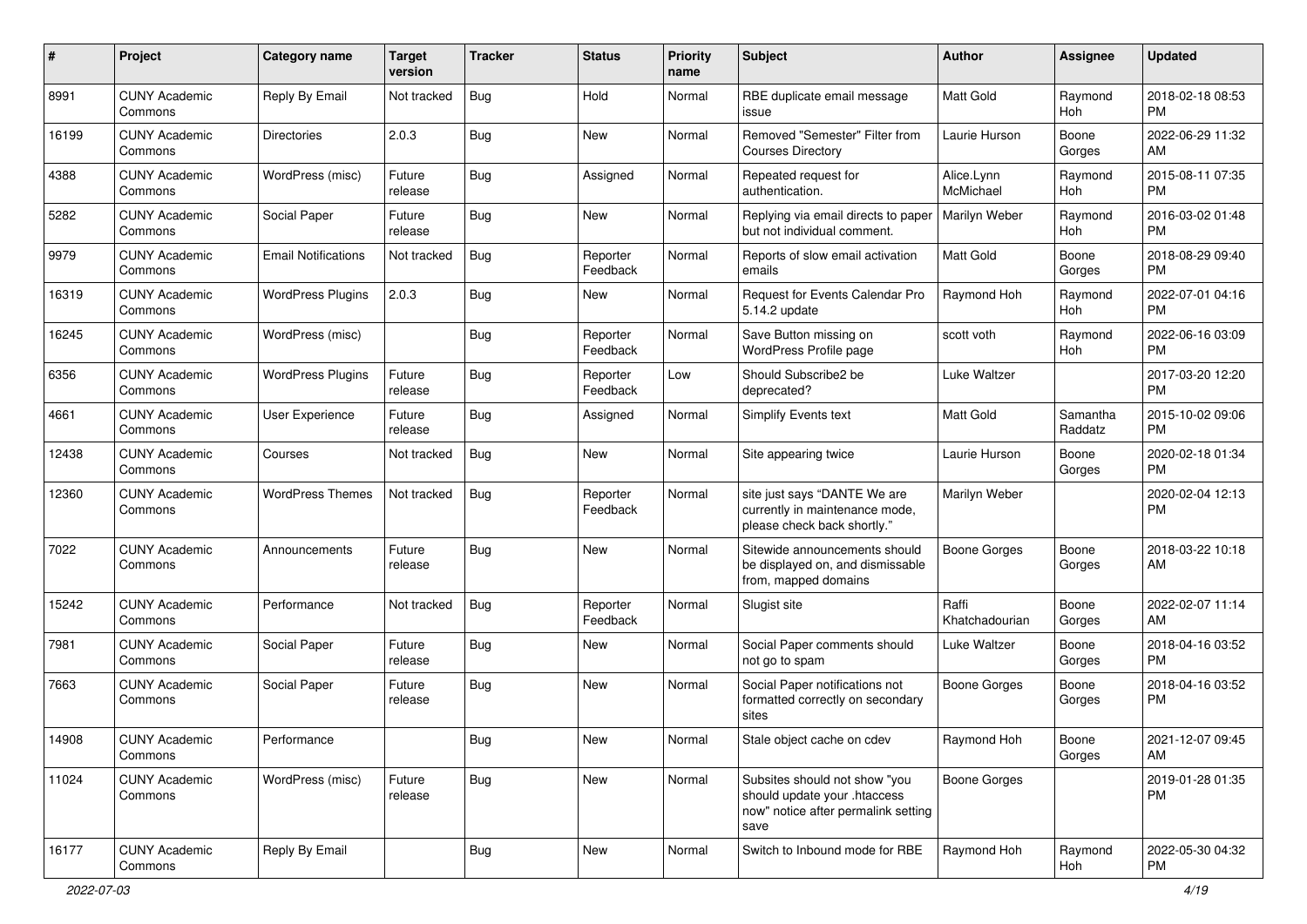| #     | Project                               | <b>Category name</b>     | <b>Target</b><br>version | <b>Tracker</b> | <b>Status</b>        | <b>Priority</b><br>name | <b>Subject</b>                                                                             | Author             | Assignee            | <b>Updated</b>                |
|-------|---------------------------------------|--------------------------|--------------------------|----------------|----------------------|-------------------------|--------------------------------------------------------------------------------------------|--------------------|---------------------|-------------------------------|
| 2576  | <b>NYCDH Community</b><br>Site        |                          |                          | Bug            | Hold                 | Low                     | Test Next Button in Javascript<br><b>Tutorial Under Activities</b>                         | <b>Mark Newton</b> | Alex Gil            | 2013-05-18 02:55<br><b>PM</b> |
| 9515  | <b>CUNY Academic</b><br>Commons       | <b>WordPress Plugins</b> | Not tracked              | <b>Bug</b>     | Reporter<br>Feedback | Normal                  | Text to Speech plugin - "More<br>Slowly" checkbox not working                              | scott voth         | Boone<br>Gorges     | 2018-06-13 02:26<br><b>PM</b> |
| 9926  | <b>CUNY Academic</b><br>Commons       | <b>WordPress Plugins</b> | Future<br>release        | <b>Bug</b>     | <b>New</b>           | Normal                  | twitter-mentions-as-comments<br>cron jobs can run long                                     | Boone Gorges       | Boone<br>Gorges     | 2018-10-24 12:34<br><b>PM</b> |
| 16318 | <b>CUNY Academic</b><br>Commons       |                          |                          | Bug            | New                  | Normal                  | Unable to Access block editor or<br>embed YouTube videos in new<br>pages, in one site only | Syelle Graves      |                     | 2022-07-01 06:53<br><b>PM</b> |
| 10040 | <b>CUNY Academic</b><br>Commons       | WordPress (misc)         | Not tracked              | Bug            | Reporter<br>Feedback | Normal                  | User doesn't see full list of themes                                                       | Matt Gold          | Boone<br>Gorges     | 2018-07-25 10:12<br>AM        |
| 6644  | <b>CUNY Academic</b><br>Commons       |                          | Not tracked              | <b>Bug</b>     | Reporter<br>Feedback | High                    | White Screen at Login Pge                                                                  | Luke Waltzer       | Raymond<br>Hoh      | 2016-11-21 10:34<br><b>PM</b> |
| 14483 | <b>CUNY Academic</b><br>Commons       | WordPress - Media        | Not tracked              | Bug            | Reporter<br>Feedback | Normal                  | <b>Wordpress PDF Embed Stopped</b><br>Working after JITP Media Clone                       | Patrick DeDauw     | Boone<br>Gorges     | 2021-05-20 01:51<br><b>PM</b> |
| 3691  | <b>CUNY Academic</b><br>Commons       | <b>WordPress Plugins</b> | Future<br>release        | Bug            | <b>New</b>           | Normal                  | <b>WPMU Domain Mapping</b><br>Debugging on cdev                                            | Raymond Hoh        | Matt Gold           | 2014-12-12 09:04<br>AM        |
| 3330  | <b>CUNY Academic</b><br>Commons       | My Commons               | Future<br>release        | Feature        | Assigned             | Normal                  | "Commons Information" tool                                                                 | Boone Gorges       | Chris Stein         | 2014-09-22 08:46<br><b>PM</b> |
| 481   | <b>CUNY Academic</b><br>Commons       | Groups (misc)            | Future<br>release        | Feature        | Assigned             | Normal                  | ability to archive inactive groups<br>and blogs                                            | Michael Mandiberg  | Samantha<br>Raddatz | 2015-11-09 05:56<br><b>PM</b> |
| 11789 | <b>CUNY Academic</b><br>Commons       | Courses                  | Future<br>release        | Feature        | <b>New</b>           | Normal                  | Ability to remove item from<br>Courses list                                                | Laurie Hurson      | Sonja Leix          | 2019-09-24 12:28<br><b>PM</b> |
| 9895  | <b>CUNY Academic</b><br>Commons       | Onboarding               | Future<br>release        | Feature        | Assigned             | Normal                  | Add "Accept Invitation"<br>link/button/function to Group<br>and/or Site invitation emails? | Luke Waltzer       | Boone<br>Gorges     | 2018-06-07 12:42<br><b>PM</b> |
| 10226 | <b>CUNY Academic</b><br>Commons       | Courses                  | Future<br>release        | Feature        | <b>New</b>           | Normal                  | Add "My Courses" to drop down<br>list                                                      | scott voth         | Boone<br>Gorges     | 2021-11-19 12:42<br><b>PM</b> |
| 11945 | <b>CUNY Academic</b><br>Commons       | Reckoning                | Future<br>release        | Feature        | Reporter<br>Feedback | Normal                  | Add Comments bubble to<br>Reckoning views                                                  | Boone Gorges       | Boone<br>Gorges     | 2019-11-12 05:14<br><b>PM</b> |
| 2573  | <b>NYCDH Community</b><br>Site        |                          |                          | Feature        | Reporter<br>Feedback | Normal                  | Add dh_nyc twitter list feed to site                                                       | <b>Mark Newton</b> | Matt Gold           | 2013-05-16 11:42<br><b>PM</b> |
| 2571  | <b>NYCDH Community</b><br><b>Site</b> |                          |                          | Feature        | Assigned             | Normal                  | Add Google custom search box to<br>homepage                                                | <b>Mark Newton</b> | Raymond<br>Hoh      | 2013-05-18 07:49<br><b>PM</b> |
| 3220  | <b>CUNY Academic</b><br>Commons       | <b>Public Portfolio</b>  | Future<br>release        | Feature        | Assigned             | Normal                  | Add indent/outdent option to<br>Formatting Buttons on Profile<br>Page                      | <b>Matt Gold</b>   | Boone<br>Gorges     | 2014-05-21 10:39<br><b>PM</b> |
| 2223  | <b>CUNY Academic</b><br>Commons       | WordPress Plugins        | Future<br>release        | Feature        | Assigned             | Low                     | Add Participad to the CUNY<br><b>Academic Commons</b>                                      | <b>Matt Gold</b>   | Boone<br>Gorges     | 2014-09-17 10:03<br><b>PM</b> |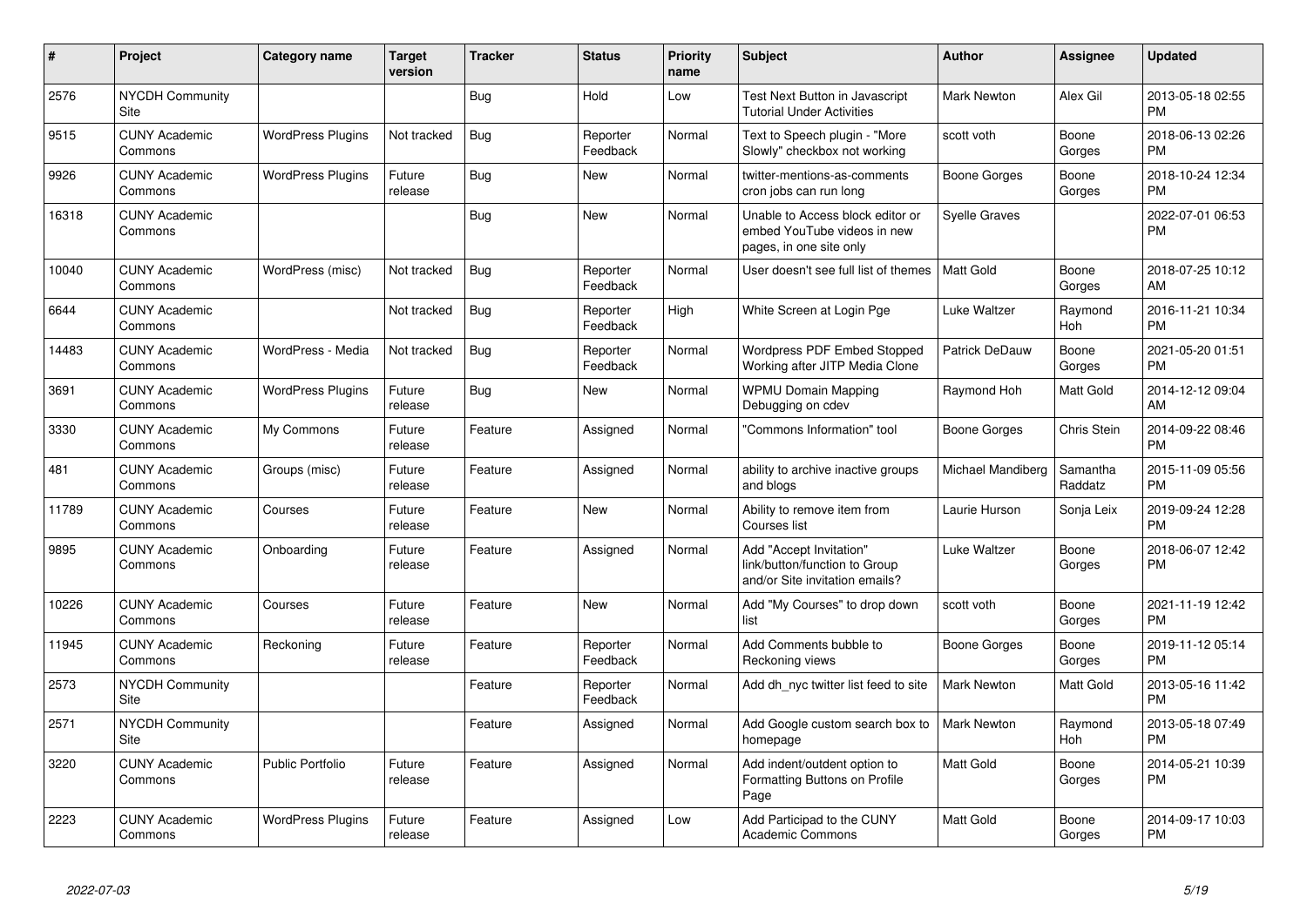| #     | Project                         | <b>Category name</b>     | <b>Target</b><br>version | <b>Tracker</b> | <b>Status</b>        | <b>Priority</b><br>name | <b>Subject</b>                                                                             | <b>Author</b>           | <b>Assignee</b> | <b>Updated</b>                |
|-------|---------------------------------|--------------------------|--------------------------|----------------|----------------------|-------------------------|--------------------------------------------------------------------------------------------|-------------------------|-----------------|-------------------------------|
| 16290 | <b>CUNY Academic</b><br>Commons |                          |                          | Feature        | Reporter<br>Feedback | Normal                  | Add Table Of Contents Block<br>plug-in                                                     | Raffi<br>Khatchadourian |                 | 2022-06-24 10:26<br>AM        |
| 5199  | <b>CUNY Academic</b><br>Commons | Social Paper             | Future<br>release        | Feature        | New                  | Normal                  | add tables to the SP editor                                                                | Marilyn Weber           |                 | 2016-10-24 11:27<br>AM        |
| 554   | <b>CUNY Academic</b><br>Commons | BuddyPress (misc)        | Future<br>release        | Feature        | Assigned             | Normal                  | Add Trackback notifications to<br>site-wide activity feed                                  | <b>Matt Gold</b>        | Boone<br>Gorges | 2015-11-09 06:19<br><b>PM</b> |
| 2574  | <b>NYCDH Community</b><br>Site  |                          |                          | Feature        | Assigned             | Normal                  | Add Way to Upload Files to<br>Groups                                                       | <b>Mark Newton</b>      | Raymond<br>Hoh  | 2013-05-18 07:46<br><b>PM</b> |
| 15613 | <b>CUNY Academic</b><br>Commons |                          | 2.0.3                    | Feature        | Reporter<br>Feedback | Normal                  | Adding "Passster" plugin                                                                   | Laurie Hurson           |                 | 2022-06-29 11:32<br>AM        |
| 5016  | <b>CUNY Academic</b><br>Commons | Events                   | Future<br>release        | Feature        | Assigned             | Low                     | Allow comments to be posted on<br>events                                                   | <b>Matt Gold</b>        | Raymond<br>Hoh  | 2019-03-01 02:23<br><b>PM</b> |
| 1167  | <b>CUNY Academic</b><br>Commons | <b>Email Invitations</b> | Future<br>release        | Feature        | <b>New</b>           | Low                     | Allow email invitations to be resent                                                       | Boone Gorges            | Boone<br>Gorges | 2015-11-12 12:53<br>AM        |
| 3354  | <b>CUNY Academic</b><br>Commons | <b>Group Files</b>       | Future<br>release        | Feature        | Assigned             | Low                     | Allow Group Download of Multiple<br><b>Selected Files</b>                                  | <b>Matt Gold</b>        | Chris Stein     | 2014-08-01 08:50<br>AM        |
| 3308  | <b>CUNY Academic</b><br>Commons | Group Invitations        | Future<br>release        | Feature        | Assigned             | Normal                  | Allow members to rescind group<br>invitations                                              | <b>Matt Gold</b>        | Boone<br>Gorges | 2015-04-01 08:53<br><b>PM</b> |
| 4635  | <b>CUNY Academic</b><br>Commons | Authentication           | Future<br>release        | Feature        | New                  | Normal                  | Allow non-WP authentication                                                                | Boone Gorges            | Sonja Leix      | 2019-03-01 02:05<br><b>PM</b> |
| 13835 | <b>CUNY Academic</b><br>Commons | WordPress (misc)         | Future<br>release        | Feature        | <b>New</b>           | Normal                  | Allow OneSearch widget to have<br>'CUNY' as campus                                         | Boone Gorges            | Boone<br>Gorges | 2021-11-19 12:39<br><b>PM</b> |
| 1165  | <b>CUNY Academic</b><br>Commons | <b>Email Invitations</b> | Future<br>release        | Feature        | Assigned             | Low                     | Allow saved lists of invitees under<br>Send Invites                                        | Boone Gorges            | Boone<br>Gorges | 2015-11-09 06:03<br><b>PM</b> |
| 6332  | <b>CUNY Academic</b><br>Commons | WordPress (misc)         | Future<br>release        | Feature        | New                  | Normal                  | Allow uploaded files to be marked<br>as private in an ad hoc way                           | <b>Boone Gorges</b>     |                 | 2016-10-17 11:41<br><b>PM</b> |
| 2523  | <b>CUNY Academic</b><br>Commons | <b>BuddyPress Docs</b>   | Future<br>release        | Feature        | Assigned             | Normal                  | Allow Users to Upload Images to<br><b>BP</b> Docs                                          | <b>Matt Gold</b>        | Boone<br>Gorges | 2015-11-09 06:14<br><b>PM</b> |
| 5489  | <b>CUNY Academic</b><br>Commons | Social Paper             | Future<br>release        | Feature        | <b>New</b>           | Normal                  | Asc/desc sorting for Social Paper<br>directories                                           | Boone Gorges            |                 | 2016-04-21 10:06<br><b>PM</b> |
| 13466 | <b>CUNY Academic</b><br>Commons | Cavalcade                | Future<br>release        | Feature        | New                  | Normal                  | Automated cleanup for duplicate<br>Cavalcade tasks                                         | Boone Gorges            | Boone<br>Gorges | 2020-10-13 05:24<br><b>PM</b> |
| 3193  | <b>CUNY Academic</b><br>Commons | Group Forums             | Future<br>release        | Feature        | Assigned             | Normal                  | bbPress 2.x dynamic roles and<br><b>RBE</b>                                                | Boone Gorges            | Boone<br>Gorges | 2014-09-30 01:30<br><b>PM</b> |
| 15923 | <b>CUNY Academic</b><br>Commons |                          | Not tracked              | Feature        | Reporter<br>Feedback | Normal                  | <b>Bellows Plugin Adjustments</b>                                                          | Laurie Hurson           |                 | 2022-04-20 10:10<br>AM        |
| 14309 | <b>CUNY Academic</b><br>Commons | Group Library            | Future<br>release        | Feature        | New                  | Normal                  | Better handling of<br>bp group document file download<br>attempts when file is not present | Boone Gorges            | Boone<br>Gorges | 2021-11-19 12:28<br><b>PM</b> |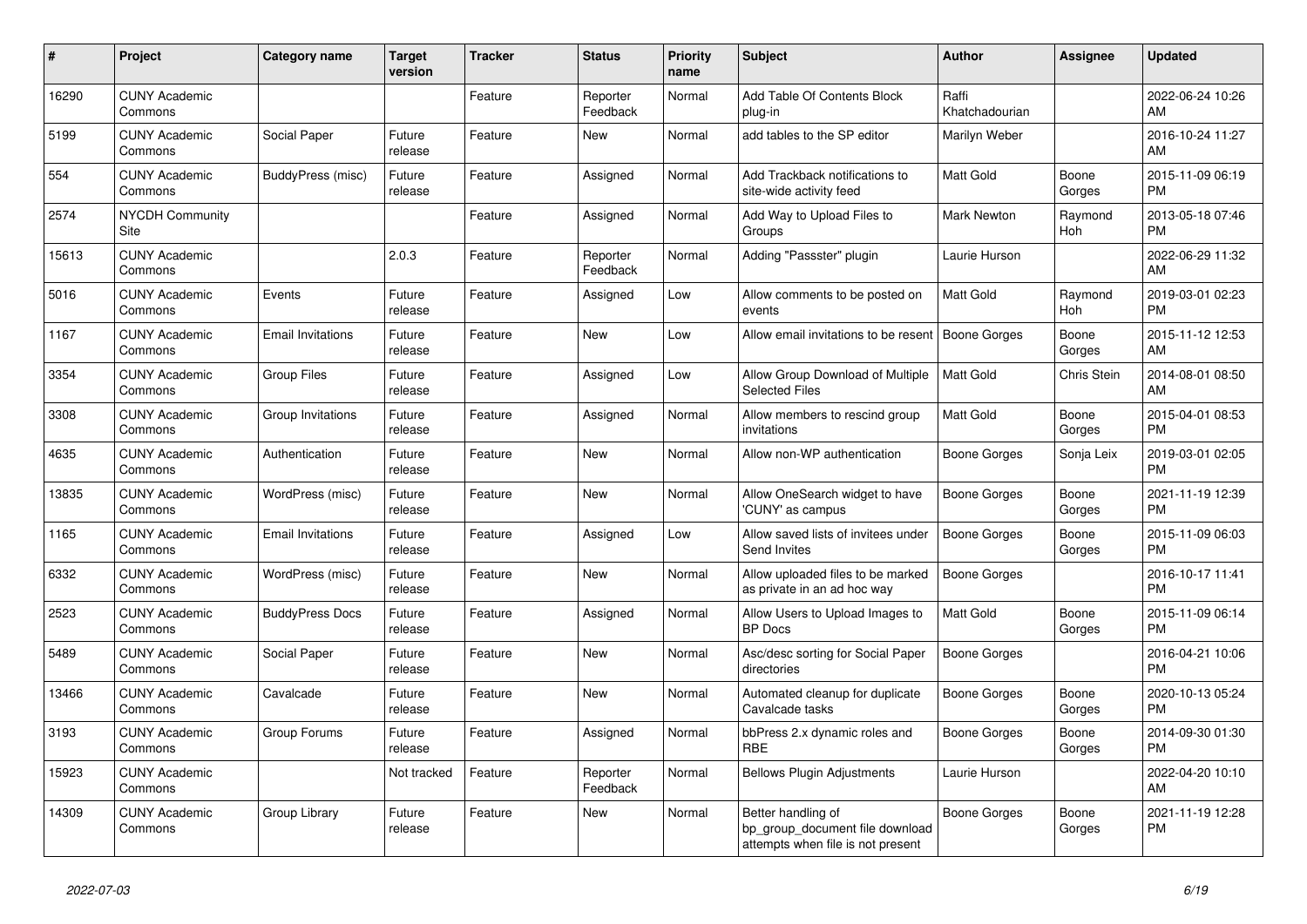| #     | Project                         | Category name              | <b>Target</b><br>version | <b>Tracker</b> | <b>Status</b> | <b>Priority</b><br>name | Subject                                                                                                                                               | Author              | <b>Assignee</b>     | <b>Updated</b>                |
|-------|---------------------------------|----------------------------|--------------------------|----------------|---------------|-------------------------|-------------------------------------------------------------------------------------------------------------------------------------------------------|---------------------|---------------------|-------------------------------|
| 1166  | <b>CUNY Academic</b><br>Commons | <b>Email Invitations</b>   | Future<br>release        | Feature        | <b>New</b>    | Low                     | Better organizational tools for Sent   Boone Gorges<br>Invites                                                                                        |                     | Boone<br>Gorges     | 2015-11-09 06:02<br><b>PM</b> |
| 635   | <b>CUNY Academic</b><br>Commons | BuddyPress (misc)          | Future<br>release        | Feature        | Assigned      | Normal                  | Big Blue Button -<br>Videoconferencing in Groups and<br><b>Blogs</b>                                                                                  | Matt Gold           | Boone<br>Gorges     | 2011-03-14 03:24<br><b>PM</b> |
| 12911 | <b>CUNY Academic</b><br>Commons |                            | Not tracked              | Feature        | New           | Normal                  | Block access to xmlrpc.php based<br>on User-Agent                                                                                                     | <b>Boone Gorges</b> | Boone<br>Gorges     | 2020-06-09 05:12<br><b>PM</b> |
| 3042  | <b>CUNY Academic</b><br>Commons | <b>Public Portfolio</b>    | Future<br>release        | Feature        | Assigned      | Normal                  | Browsing member interests                                                                                                                             | Matt Gold           | Boone<br>Gorges     | 2015-03-21 09:04<br><b>PM</b> |
| 618   | <b>CUNY Academic</b><br>Commons | <b>BuddyPress Docs</b>     | Future<br>release        | Feature        | Assigned      | Normal                  | <b>BuddyPress Docs: export formats</b>                                                                                                                | <b>Boone Gorges</b> | Boone<br>Gorges     | 2015-11-09 05:38<br><b>PM</b> |
| 1417  | <b>CUNY Academic</b><br>Commons | <b>BuddyPress Docs</b>     | Future<br>release        | Feature        | Assigned      | Low                     | Bulk actions for BuddyPress Docs                                                                                                                      | <b>Boone Gorges</b> | Boone<br>Gorges     | 2016-10-17 10:41<br><b>PM</b> |
| 364   | <b>CUNY Academic</b><br>Commons | <b>WordPress Plugins</b>   | Future<br>release        | Feature        | New           | Normal                  | <b>Bulletin Board</b>                                                                                                                                 | <b>Matt Gold</b>    |                     | 2015-01-05 08:50<br><b>PM</b> |
| 4980  | <b>CUNY Academic</b><br>Commons | Home Page                  | Future<br>release        | Feature        | Assigned      | Normal                  | CAC Featured Content -- Adding<br>Randomization                                                                                                       | <b>Matt Gold</b>    | Boone<br>Gorges     | 2016-12-12 03:01<br><b>PM</b> |
| 5058  | <b>CUNY Academic</b><br>Commons | Social Paper               | Future<br>release        | Feature        | <b>New</b>    | Low                     | Can there be a clearer signal that<br>even when comments have<br>already been made you add<br>comments by clicking on the side?<br>(SP suggestion #5) | Marilyn Weber       | Samantha<br>Raddatz | 2016-02-11 10:24<br><b>PM</b> |
| 14184 | <b>CUNY Academic</b><br>Commons | <b>Public Portfolio</b>    | Future<br>release        | Feature        | <b>New</b>    | Normal                  | Centralized mechanism for storing<br>Campus affiliations                                                                                              | <b>Boone Gorges</b> | Boone<br>Gorges     | 2022-01-04 11:35<br>AM        |
| 5992  | <b>CUNY Academic</b><br>Commons | <b>Email Notifications</b> | Future<br>release        | Feature        | <b>New</b>    | Normal                  | Changing the From line of<br>autogenerated blog emails                                                                                                | Marilyn Weber       |                     | 2018-09-27 05:19<br><b>PM</b> |
| 14394 | <b>CUNY Academic</b><br>Commons |                            | Not tracked              | Feature        | <b>New</b>    | Normal                  | Commons News Site - redesign                                                                                                                          | scott voth          | scott voth          | 2021-09-14 10:46<br>AM        |
| 3473  | <b>CUNY Academic</b><br>Commons | User Experience            | Future<br>release        | Feature        | Assigned      | Normal                  | Commons profile: Add help info<br>about "Positions" replacing "title"                                                                                 | Keith Miyake        | Samantha<br>Raddatz | 2015-11-09 02:28<br><b>PM</b> |
| 940   | <b>CUNY Academic</b><br>Commons | Redmine                    | Future<br>release        | Feature        | Assigned      | Low                     | Communication with users after<br>releases                                                                                                            | Matt Gold           | Dominic<br>Giglio   | 2012-09-09 04:36<br><b>PM</b> |
| 8756  | <b>CUNY Academic</b><br>Commons | Group Blogs                | Future<br>release        | Feature        | Hold          | Normal                  | Connect multiple blogs to one<br>group?                                                                                                               | <b>Matt Gold</b>    | Boone<br>Gorges     | 2017-09-30 10:42<br>AM        |
| 599   | <b>CUNY Academic</b><br>Commons | BuddyPress (misc)          | Future<br>release        | Feature        | Assigned      | Normal                  | Consider adding rating plugins for<br><b>BuddyPress/BBPress</b>                                                                                       | Matt Gold           | Boone<br>Gorges     | 2011-08-22 06:50<br><b>PM</b> |
| 4238  | <b>CUNY Academic</b><br>Commons | Events                     | Future<br>release        | Feature        | Assigned      | Normal                  | Copy Events to Other Groups?                                                                                                                          | Matt Gold           | Boone<br>Gorges     | 2015-07-02 10:08<br>AM        |
| 8837  | <b>CUNY Academic</b><br>Commons |                            | Not tracked              | Feature        | Assigned      | Normal                  | Create a form to request info from<br>people requesting premium<br>themes and plugins                                                                 | Matt Gold           | Marilyn<br>Weber    | 2017-11-14 03:35<br><b>PM</b> |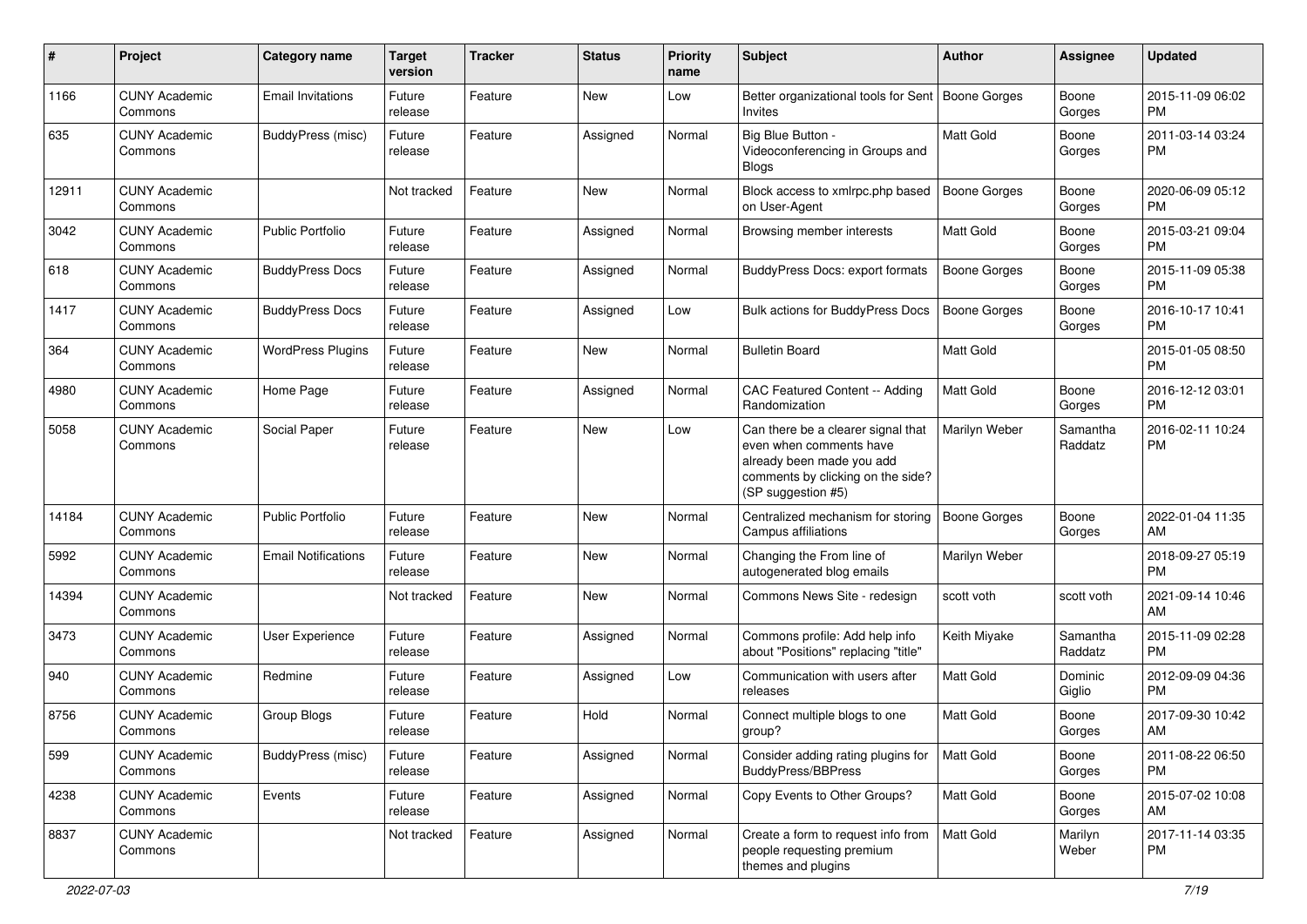| $\pmb{\#}$ | Project                                                                 | <b>Category name</b>       | <b>Target</b><br>version | <b>Tracker</b> | <b>Status</b> | Priority<br>name | <b>Subject</b>                                                                 | <b>Author</b>    | <b>Assignee</b>     | <b>Updated</b>                |
|------------|-------------------------------------------------------------------------|----------------------------|--------------------------|----------------|---------------|------------------|--------------------------------------------------------------------------------|------------------|---------------------|-------------------------------|
| 9643       | <b>CUNY Academic</b><br>Commons                                         | Publicity                  | Not tracked              | Feature        | <b>New</b>    | Normal           | Create a page on the Commons<br>for logos etc.                                 | Stephen Real     | Stephen Real        | 2018-04-24 10:53<br>AM        |
| 3080       | <b>CUNY Academic</b><br>Commons                                         | <b>Group Files</b>         | Future<br>release        | Feature        | Assigned      | Low              | Create a system to keep track of<br>file changes                               | Matt Gold        | Boone<br>Gorges     | 2014-02-26 10:04<br><b>PM</b> |
| 2753       | <b>CUNY Academic</b><br>Commons                                         | <b>Public Portfolio</b>    | Future<br>release        | Feature        | New           | Normal           | Create actual actual tagification in<br>academic interests and other<br>fields | Micki Kaufman    | Boone<br>Gorges     | 2015-01-05 08:52<br><b>PM</b> |
| 3657       | <b>CUNY Academic</b><br>Commons                                         | WordPress (misc)           | Not tracked              | Feature        | New           | Normal           | Create alert for GC email<br>addresses                                         | <b>Matt Gold</b> | Matt Gold           | 2016-04-14 11:29<br><b>PM</b> |
| 5955       | <b>CUNY Academic</b><br>Commons                                         | Outreach                   | Future<br>release        | Feature        | Assigned      | Normal           | Create auto-newsletter for<br>commons members                                  | <b>Matt Gold</b> | Luke Waltzer        | 2016-08-30 10:34<br>AM        |
| 6115       | <b>CUNY Academic</b><br>Commons                                         | Publicity                  | Not tracked              | Feature        | Assigned      | Normal           | create digital signage for GC                                                  | <b>Matt Gold</b> | scott voth          | 2016-10-11 10:09<br><b>PM</b> |
| 365        | <b>CUNY Academic</b><br>Commons                                         | WordPress (misc)           | Future<br>release        | Feature        | Assigned      | Normal           | <b>Create Mouseover Tooltips</b><br>throughout Site                            | <b>Matt Gold</b> | Chris Stein         | 2015-11-09 06:18<br><b>PM</b> |
| 4053       | <b>CUNY Academic</b><br>Commons                                         | Events                     | Future<br>release        | Feature        | Assigned      | Normal           | Create new tab for past events                                                 | Matt Gold        | Boone<br>Gorges     | 2015-05-12 02:10<br><b>PM</b> |
| 3615       | <b>CUNY Academic</b><br>Commons                                         | Redmine                    | Not tracked              | Feature        | New           | Low              | Create Redmine issues via email                                                | Dominic Giglio   | Boone<br>Gorges     | 2017-11-16 11:36<br>AM        |
| 12062      | AD/O365 Transition<br>from NonMatric to<br><b>Matriculated Students</b> |                            |                          | Feature        | In Progress   | Normal           | create solution and console<br>project                                         | Emilio Rodriguez | Emilio<br>Rodriguez | 2019-11-12 03:56<br><b>PM</b> |
| 287        | <b>CUNY Academic</b><br>Commons                                         | WordPress (misc)           | Future<br>release        | Feature        | Assigned      | Normal           | Create troubleshooting tool for<br>account sign-up                             | <b>Matt Gold</b> | Boone<br>Gorges     | 2015-11-09 06:17<br><b>PM</b> |
| 14787      | <b>CUNY Academic</b><br>Commons                                         | Plugin Packages            | Future<br>release        | Feature        | <b>New</b>    | Normal           | Creating a "Design" plugin<br>package                                          | Laurie Hurson    | scott voth          | 2022-04-27 04:56<br><b>PM</b> |
| 3192       | <b>CUNY Academic</b><br>Commons                                         | Group Forums               | Future<br>release        | Feature        | Assigned      | Normal           | Customizable forum views for<br>bbPress 2.x group forums                       | Boone Gorges     | Raymond<br>Hoh      | 2015-11-09 12:47<br><b>PM</b> |
| 333        | <b>CUNY Academic</b><br>Commons                                         | <b>Email Notifications</b> | Future<br>release        | Feature        | Assigned      | Low              | Delay Forum Notification Email<br>Delivery Until After Editing Period<br>Ends  | Matt Gold        | Raymond<br>Hoh      | 2015-11-09 06:01<br><b>PM</b> |
| 2754       | <b>CUNY Academic</b><br>Commons                                         | Design                     | Future<br>release        | Feature        | Assigned      | Normal           | Determine strategy for CAC logo<br>handling in top header                      | Micki Kaufman    | Chris Stein         | 2015-01-05 08:53<br><b>PM</b> |
| 16092      | <b>CUNY Academic</b><br>Commons                                         |                            | Future<br>release        | Feature        | Hold          | Normal           | Don't show main site in Site<br>search results                                 | Boone Gorges     | Boone<br>Gorges     | 2022-05-17 03:12<br><b>PM</b> |
| 497        | <b>CUNY Academic</b><br>Commons                                         | <b>WordPress Plugins</b>   | Future<br>release        | Feature        | Assigned      | Normal           | Drag and Drop Ordering on<br>Gallery Post Plugin                               | <b>Matt Gold</b> | Ron Rennick         | 2015-11-09 06:18<br><b>PM</b> |
| 3662       | <b>CUNY Academic</b><br>Commons                                         | <b>SEO</b>                 | Future<br>release        | Feature        | Assigned      | Normal           | Duplicate Content/SEO/Google<br>issues                                         | Matt Gold        | Raymond<br>Hoh      | 2015-04-13 04:37<br><b>PM</b> |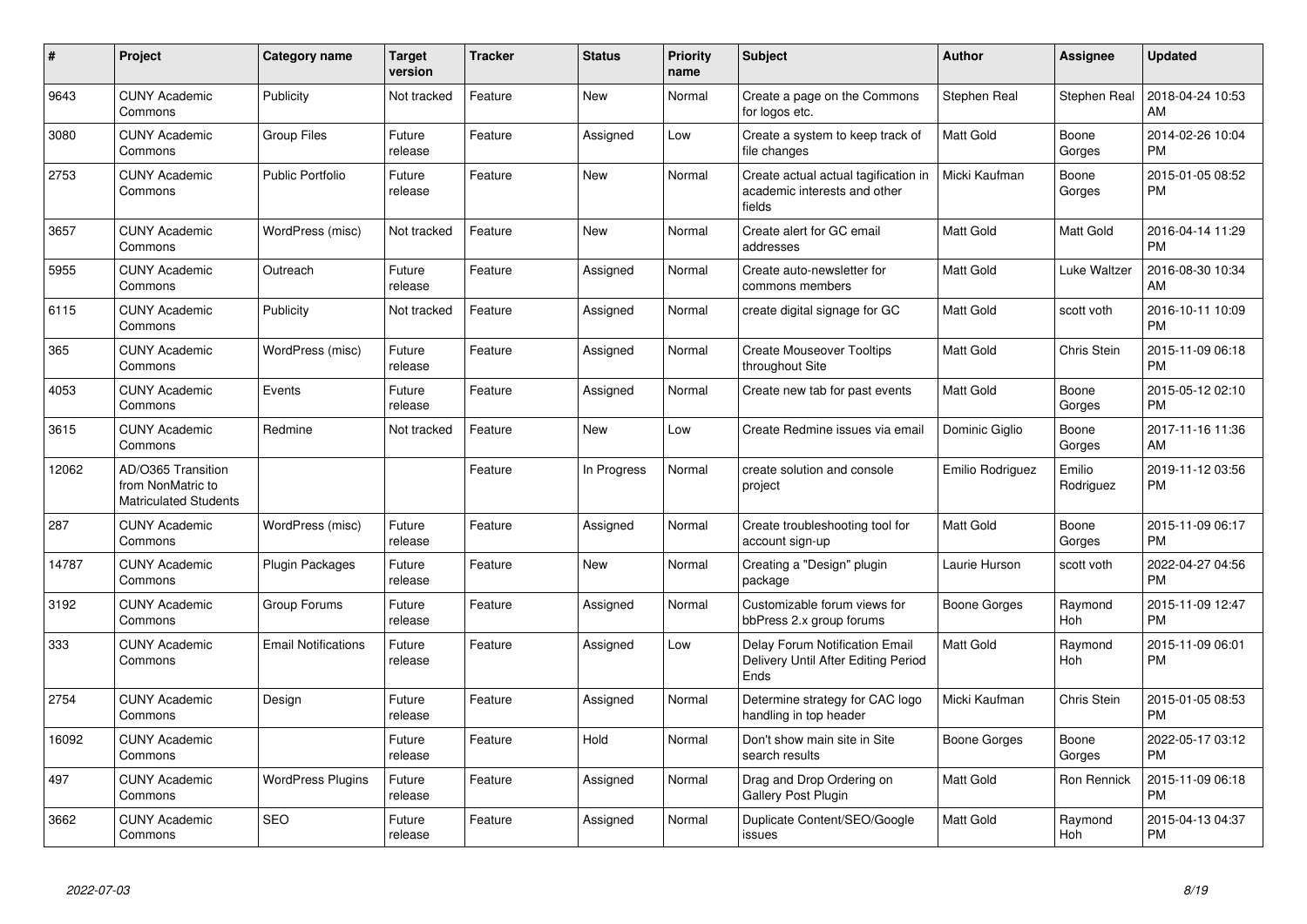| #     | Project                         | <b>Category name</b>      | <b>Target</b><br>version | Tracker | <b>Status</b>        | <b>Priority</b><br>name | <b>Subject</b>                                                                    | <b>Author</b>           | Assignee            | <b>Updated</b>                |
|-------|---------------------------------|---------------------------|--------------------------|---------|----------------------|-------------------------|-----------------------------------------------------------------------------------|-------------------------|---------------------|-------------------------------|
| 12121 | <b>CUNY Academic</b><br>Commons | <b>WordPress Plugins</b>  | 2.0.3                    | Feature | Reporter<br>Feedback | Normal                  | Embedding H5P Iframes on<br>Commons Site                                          | Laurie Hurson           | Boone<br>Gorges     | 2022-06-29 11:32<br>AM        |
| 11860 | <b>CUNY Academic</b><br>Commons | Registration              | Future<br>release        | Feature | New                  | Normal                  | <b>Ensure Students Are Aware They</b><br>Can Use Aliases At Registration          | scott voth              |                     | 2019-09-24 08:46<br>AM        |
| 5696  | <b>CUNY Academic</b><br>Commons | Events                    | Future<br>release        | Feature | Assigned             | Normal                  | Events Calendar - display options<br>calendar aggregation                         | Matt Gold               | Boone<br>Gorges     | 2016-10-13 11:44<br>AM        |
| 6078  | <b>CUNY Academic</b><br>Commons | <b>Blogs (BuddyPress)</b> | Future<br>release        | Feature | New                  | Normal                  | <b>Explore Adding Network Blog</b><br>Metadata Plugin                             | Luke Waltzer            | Luke Waltzer        | 2016-10-11 10:29<br><b>PM</b> |
| 5581  | <b>CUNY Academic</b><br>Commons | Analytics                 | Future<br>release        | Feature | Assigned             | Normal                  | Explore alternatives to Google<br>Analytics                                       | Matt Gold               | Valerie<br>Townsend | 2020-04-17 03:12<br><b>PM</b> |
| 500   | <b>CUNY Academic</b><br>Commons | BuddyPress (misc)         | Future<br>release        | Feature | Assigned             | Normal                  | <b>Export Group Data</b>                                                          | Matt Gold               | Boone<br>Gorges     | 2010-12-19 12:09<br><b>PM</b> |
| 8835  | <b>CUNY Academic</b><br>Commons | <b>Blogs (BuddyPress)</b> | Future<br>release        | Feature | <b>New</b>           | Normal                  | Extend cuny.is shortlinks to sites                                                | Luke Waltzer            | Boone<br>Gorges     | 2022-04-26 11:59<br>AM        |
| 13199 | <b>CUNY Academic</b><br>Commons | Group Forums              | Future<br>release        | Feature | <b>New</b>           | Normal                  | <b>Favoring Groups over bbPress</b><br>plugin                                     | Colin McDonald          | Colin<br>McDonald   | 2021-11-19 12:28<br><b>PM</b> |
| 412   | <b>CUNY Academic</b><br>Commons | <b>WordPress Themes</b>   | Future<br>release        | Feature | Assigned             | Normal                  | <b>Featured Themes</b>                                                            | Matt Gold               | Dominic<br>Giglio   | 2015-01-05 08:44<br><b>PM</b> |
| 3458  | <b>CUNY Academic</b><br>Commons | Groups (misc)             | Future<br>release        | Feature | Assigned             | Normal                  | Filter Members of Group by<br>Campus                                              | Michael Smith           | Samantha<br>Raddatz | 2014-09-26 08:32<br><b>PM</b> |
| 6426  | <b>CUNY Academic</b><br>Commons | Spam/Spam<br>Prevention   | Future<br>release        | Feature | Assigned             | Normal                  | Force captcha on all comments?                                                    | <b>Matt Gold</b>        | <b>Tahir Butt</b>   | 2016-10-24 02:06<br><b>PM</b> |
| 13650 | <b>CUNY Academic</b><br>Commons | Group Library             | Future<br>release        | Feature | New                  | Normal                  | Forum Attachments in Group<br>Library                                             | Laurie Hurson           |                     | 2021-11-19 12:30<br><b>PM</b> |
| 310   | <b>CUNY Academic</b><br>Commons | BuddyPress (misc)         | Future<br>release        | Feature | Assigned             | Low                     | <b>Friend Request Email</b>                                                       | Matt Gold               | Samantha<br>Raddatz | 2015-11-09 05:08<br><b>PM</b> |
| 5397  | <b>CUNY Academic</b><br>Commons | Social Paper              | Future<br>release        | Feature | New                  | Normal                  | frustrating to have to<br>enable/disable in SP                                    | Marilyn Weber           | Samantha<br>Raddatz | 2016-04-20 03:39<br><b>PM</b> |
| 8498  | <b>CUNY Academic</b><br>Commons | <b>WordPress Plugins</b>  | Future<br>release        | Feature | New                  | Low                     | <b>Gravity Forms Email Users</b>                                                  | Raffi<br>Khatchadourian | Matt Gold           | 2017-10-13 12:58<br><b>PM</b> |
| 4481  | <b>CUNY Academic</b><br>Commons | Events                    | Future<br>release        | Feature | New                  | Normal                  | Group admins/mods should have<br>the ability to unlink an event from<br>the group | Boone Gorges            | Boone<br>Gorges     | 2017-04-24 03:53<br><b>PM</b> |
| 1544  | <b>CUNY Academic</b><br>Commons | Groups (misc)             | Future<br>release        | Feature | Reporter<br>Feedback | Normal                  | Group Filtering and Sorting                                                       | Matt Gold               | Chris Stein         | 2019-03-01 02:25<br><b>PM</b> |
| 308   | <b>CUNY Academic</b><br>Commons | Registration              | Future<br>release        | Feature | New                  | Normal                  | Group recommendations for<br>signup process                                       | Boone Gorges            | Samantha<br>Raddatz | 2015-11-09 05:07<br><b>PM</b> |
| 370   | <b>CUNY Academic</b><br>Commons | Registration              | Future<br>release        | Feature | Assigned             | High                    | <b>Guest Accounts</b>                                                             | Matt Gold               | Matt Gold           | 2015-04-09 09:33<br><b>PM</b> |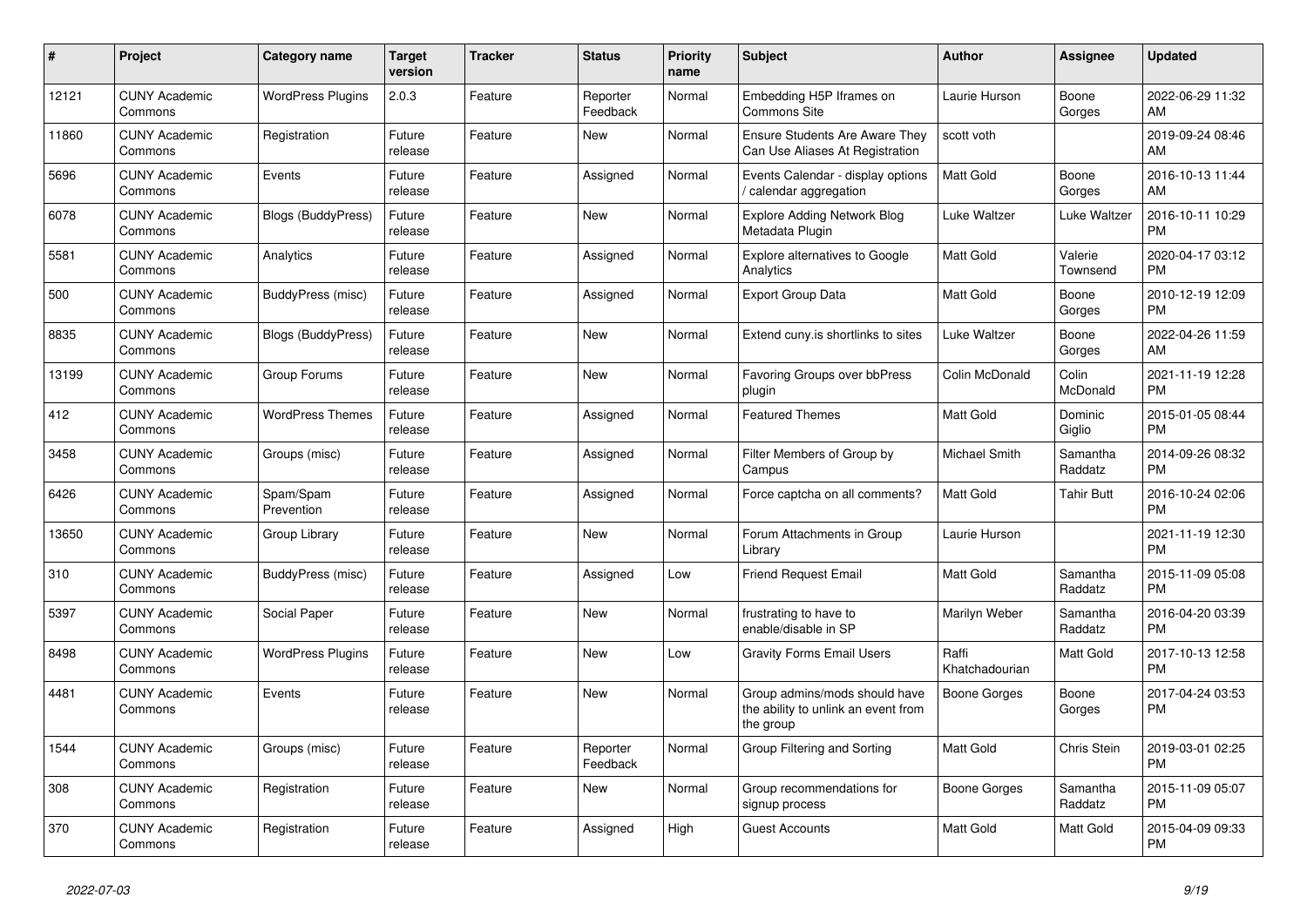| #     | <b>Project</b>                  | Category name              | Target<br>version | <b>Tracker</b> | <b>Status</b>        | <b>Priority</b><br>name | <b>Subject</b>                                                                                                                               | <b>Author</b>           | Assignee            | <b>Updated</b>                |
|-------|---------------------------------|----------------------------|-------------------|----------------|----------------------|-------------------------|----------------------------------------------------------------------------------------------------------------------------------------------|-------------------------|---------------------|-------------------------------|
| 2013  | <b>CUNY Academic</b><br>Commons | <b>Public Portfolio</b>    | Future<br>release | Feature        | Assigned             | Low                     | Have Profile Privacy Options show<br>up only for filled-in fields                                                                            | l Matt Gold             | Boone<br>Gorges     | 2015-11-09 06:09<br><b>PM</b> |
| 11131 | <b>CUNY Academic</b><br>Commons |                            | Future<br>release | Feature        | Reporter<br>Feedback | Normal                  | <b>Image Annotation Plugins</b>                                                                                                              | Laurie Hurson           |                     | 2019-02-26 11:33<br>AM        |
| 3048  | <b>CUNY Academic</b><br>Commons | <b>Public Portfolio</b>    | Future<br>release | Feature        | <b>New</b>           | Low                     | Images for rich text profile fields                                                                                                          | Boone Gorges            | Boone<br>Gorges     | 2014-02-19 12:56<br><b>PM</b> |
| 2832  | <b>CUNY Academic</b><br>Commons | <b>Public Portfolio</b>    | Future<br>release | Feature        | Assigned             | Normal                  | Improve interface for (not)<br>auto-linking profile fields                                                                                   | Boone Gorges            | Chris Stein         | 2015-01-05 08:52<br><b>PM</b> |
| 3770  | <b>CUNY Academic</b><br>Commons | <b>Public Portfolio</b>    | Future<br>release | Feature        | Assigned             | Normal                  | Improve Layout/Formatting of<br>Positions Area on Public Portfolios                                                                          | Matt Gold               | Chris Stein         | 2015-04-01 09:17<br><b>PM</b> |
| 12042 | <b>CUNY Academic</b><br>Commons | <b>Email Notifications</b> | Future<br>release | Feature        | New                  | Normal                  | Improved error logging for BPGES<br>send queue                                                                                               | <b>Boone Gorges</b>     | Boone<br>Gorges     | 2021-11-19 12:25<br>PM.       |
| 12091 | <b>CUNY Academic</b><br>Commons | <b>Group Files</b>         | Future<br>release | Feature        | New                  | Normal                  | Improved pre-upload file validation<br>for bp-group-documents                                                                                | Boone Gorges            | Boone<br>Gorges     | 2019-11-14 01:21<br><b>PM</b> |
| 11834 | <b>CUNY Academic</b><br>Commons | Group Files                | Future<br>release | Feature        | <b>New</b>           | Normal                  | Improved tools for managing<br>group file folders                                                                                            | Boone Gorges            | Sonja Leix          | 2019-09-06 03:55<br><b>PM</b> |
| 13358 | <b>CUNY Academic</b><br>Commons | Group Forums               | Future<br>release | Feature        | <b>New</b>           | Normal                  | Improved UI for group forum<br>threading settings                                                                                            | Boone Gorges            | Raymond<br>Hoh      | 2021-11-19 12:27<br><b>PM</b> |
| 435   | <b>CUNY Academic</b><br>Commons | BuddyPress (misc)          | Future<br>release | Feature        | Assigned             | Normal                  | Include Avatar Images in Forum<br><b>Post Notification Emails</b>                                                                            | <b>Matt Gold</b>        | Boone<br>Gorges     | 2010-12-08 12:40<br><b>PM</b> |
| 3536  | <b>CUNY Academic</b><br>Commons | My Commons                 | Future<br>release | Feature        | Assigned             | Normal                  | Infinite Scroll on My Commons<br>page                                                                                                        | Matt Gold               | Raymond<br>Hoh      | 2015-04-13 04:42<br><b>PM</b> |
| 9947  | <b>CUNY Academic</b><br>Commons | <b>WordPress Plugins</b>   | Future<br>release | Feature        | Reporter<br>Feedback | Normal                  | Install H5P quiz plugin                                                                                                                      | Matt Gold               | Boone<br>Gorges     | 2018-09-11 11:01<br>AM        |
| 16314 | <b>CUNY Academic</b><br>Commons | <b>WordPress Plugins</b>   |                   | Feature        | New                  | Normal                  | Install Multicollab plug-in?                                                                                                                 | Raffi<br>Khatchadourian |                     | 2022-06-29 03:44<br><b>PM</b> |
| 3768  | <b>CUNY Academic</b><br>Commons | <b>Public Portfolio</b>    | Future<br>release | Feature        | Assigned             | Normal                  | Institutions/Past positions on<br>public portfolios                                                                                          | Matt Gold               | Boone<br>Gorges     | 2018-04-23 10:44<br>AM        |
| 2577  | <b>NYCDH Community</b><br>Site  |                            |                   | Feature        | Assigned             | Low                     | Investigate Potential to Add Links<br>to the Forum                                                                                           | <b>Mark Newton</b>      | Alex Gil            | 2013-05-16 09:40<br><b>PM</b> |
| 1456  | <b>CUNY Academic</b><br>Commons | Group Invitations          | Future<br>release | Feature        | Reporter<br>Feedback | Low                     | Invite to Group Button from Profile<br>Field                                                                                                 | Matt Gold               | Samantha<br>Raddatz | 2015-11-09 05:59<br><b>PM</b> |
| 9908  | <b>CUNY Academic</b><br>Commons |                            | Not tracked       | Feature        | New                  | Normal                  | Is it possible to send email<br>updates to users (or an email<br>address not on the list) for only a<br>single page AFTER being<br>prompted? | <b>Michael Shields</b>  | scott voth          | 2018-06-11 01:34<br><b>PM</b> |
| 13048 | <b>CUNY Academic</b><br>Commons | Shortcodes and<br>embeds   | Future<br>release | Feature        | <b>New</b>           | Normal                  | Jupyter Notebooks support                                                                                                                    | Boone Gorges            |                     | 2020-07-14 11:46<br>AM        |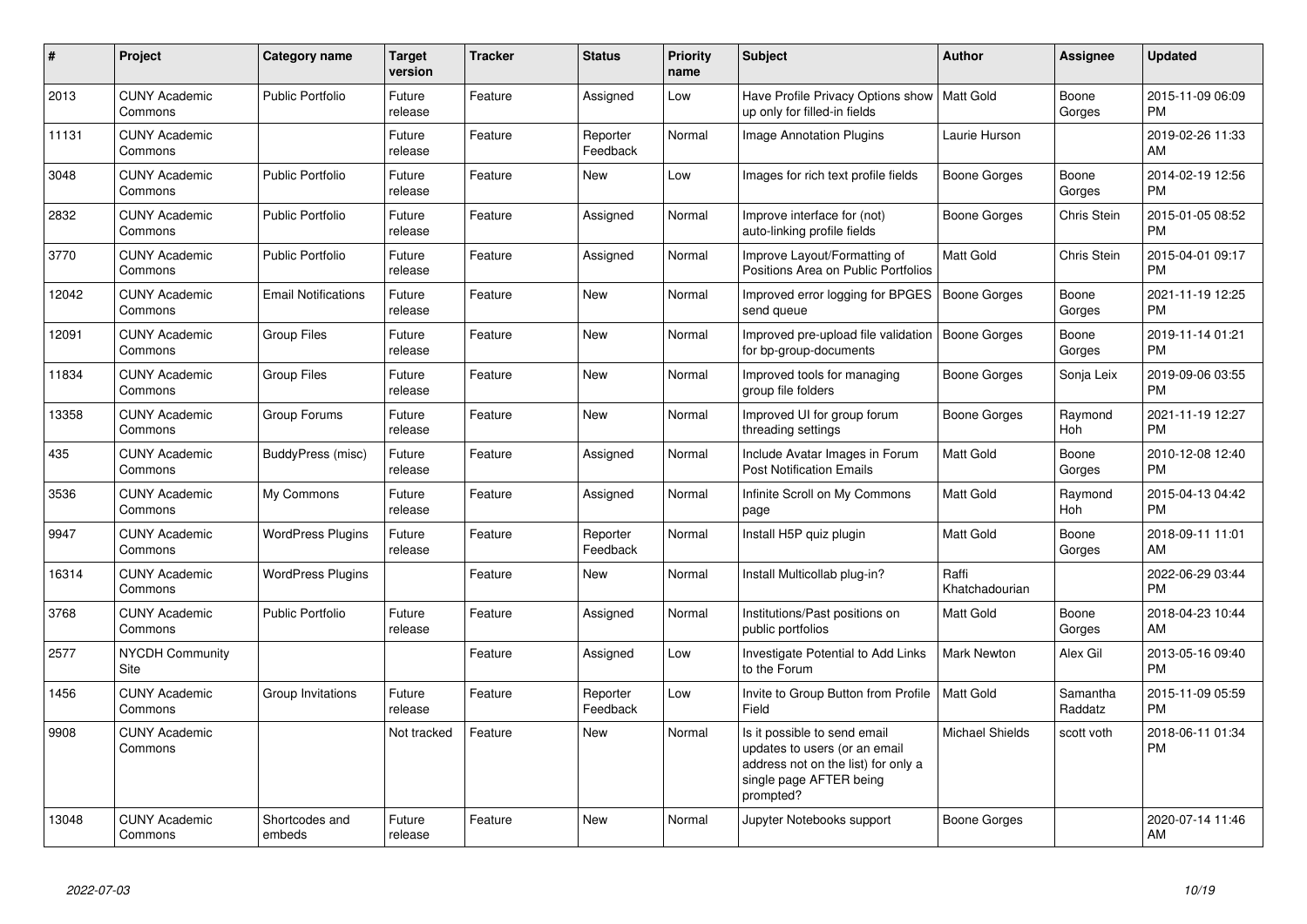| #     | <b>Project</b>                  | Category name                  | Target<br>version | <b>Tracker</b> | <b>Status</b>        | <b>Priority</b><br>name | <b>Subject</b>                                                                      | <b>Author</b>    | Assignee            | <b>Updated</b>                |
|-------|---------------------------------|--------------------------------|-------------------|----------------|----------------------|-------------------------|-------------------------------------------------------------------------------------|------------------|---------------------|-------------------------------|
| 13370 | <b>CUNY Academic</b><br>Commons | Group Library                  | Future<br>release | Feature        | New                  | Normal                  | Library bulk deletion and folder<br>editing                                         | Colin McDonald   | Boone<br>Gorges     | 2020-10-13 10:41<br>AM.       |
| 377   | <b>CUNY Academic</b><br>Commons | BuddyPress (misc)              | Future<br>release | Feature        | Assigned             | Normal                  | Like buttons                                                                        | Matt Gold        | Boone<br>Gorges     | 2010-11-16 05:13<br>PM.       |
| 5679  | <b>CUNY Academic</b><br>Commons | Analytics                      | Not tracked       | Feature        | New                  | Normal                  | Logged In Users for GA                                                              | Valerie Townsend | Valerie<br>Townsend | 2016-06-11 09:49<br>AM        |
| 8900  | <b>CUNY Academic</b><br>Commons | Accessibility                  | Future<br>release | Feature        | Assigned             | Normal                  | Look into tools to enforce<br>accessibility in WP environment                       | Matt Gold        | Boone<br>Gorges     | 2022-04-26 11:59<br>AM        |
| 11531 | <b>CUNY Academic</b><br>Commons | Events                         | Future<br>release | Feature        | New                  | Normal                  | Main Events calendar should<br>include non-public events that<br>user has access to | scott voth       | Boone<br>Gorges     | 2019-06-11 10:00<br>AM        |
| 1422  | <b>CUNY Academic</b><br>Commons | <b>BuddyPress Docs</b>         | Future<br>release | Feature        | Assigned             | Normal                  | Make "created Doc" activity icons<br>non-mini                                       | Boone Gorges     | Boone<br>Gorges     | 2015-11-09 05:48<br><b>PM</b> |
| 6389  | <b>CUNY Academic</b><br>Commons | <b>BuddyPress Docs</b>         | Future<br>release | Feature        | <b>New</b>           | Low                     | Make Discussion Area Visible<br>When Editing a Doc                                  | Luke Waltzer     | Boone<br>Gorges     | 2016-10-21 04:16<br><b>PM</b> |
| 7115  | <b>CUNY Academic</b><br>Commons | Groups (misc)                  | Future<br>release | Feature        | Reporter<br>Feedback | Normal                  | make licensing info clear during<br>group creation                                  | Matt Gold        | Raymond<br>Hoh      | 2020-12-08 11:32<br>AM        |
| 58    | <b>CUNY Academic</b><br>Commons | BuddyPress (misc)              | Future<br>release | Feature        | Assigned             | Low                     | Make member search sortable by<br>last name                                         | Roberta Brody    | Boone<br>Gorges     | 2010-08-26 02:38<br><b>PM</b> |
| 5050  | <b>CUNY Academic</b><br>Commons | Social Paper                   | Future<br>release | Feature        | <b>New</b>           | Low                     | Making comments visible in SP<br>editing mode (SP suggestion #1)                    | Marilyn Weber    | Samantha<br>Raddatz | 2019-09-17 11:10<br><b>PM</b> |
| 1983  | <b>CUNY Academic</b><br>Commons | Home Page                      | Future<br>release | Feature        | Assigned             | Low                     | Media Library integration with<br>Featured Content plugin                           | Boone Gorges     | Dominic<br>Giglio   | 2014-03-17 10:34<br>AM        |
| 585   | <b>CUNY Academic</b><br>Commons | Group Forums                   | Future<br>release | Feature        | Assigned             | Normal                  | Merge Forum Topics                                                                  | Sarah Morgano    | Boone<br>Gorges     | 2011-07-06 04:11<br><b>PM</b> |
| 13891 | <b>CUNY Academic</b><br>Commons | Internal Tools and<br>Workflow | 2.1.0             | Feature        | <b>New</b>           | Normal                  | Migrate automated linting to<br>GitHub Actions                                      | Boone Gorges     | Jeremy Felt         | 2022-06-29 11:13<br>AM        |
| 3580  | <b>CUNY Academic</b><br>Commons | Group Blogs                    | Future<br>release | Feature        | New                  | Normal                  | Multiple blogs per group                                                            | Boone Gorges     | Boone<br>Gorges     | 2018-02-20 02:02<br>PM        |
| 3517  | <b>CUNY Academic</b><br>Commons | My Commons                     | Future<br>release | Feature        | Assigned             | Normal                  | Mute/Unmute My Commons<br>updates                                                   | Matt Gold        | Raymond<br>Hoh      | 2015-11-09 01:19<br><b>PM</b> |
| 11968 | JustPublics@365<br>MediaCamp    |                                |                   | Feature        | <b>New</b>           | Normal                  | Nanoscience Retractable Display<br>Unit                                             | Donald Cherry    | Bonnie<br>Eissner   | 2021-02-19 08:50<br>AM        |
| 5225  | <b>CUNY Academic</b><br>Commons | Registration                   | Future<br>release | Feature        | Assigned             | Normal                  | On-boarding Issues                                                                  | Luke Waltzer     | Samantha<br>Raddatz | 2016-02-12 02:58<br><b>PM</b> |
| 10354 | <b>CUNY Academic</b><br>Commons | Public Portfolio               | Future<br>release | Feature        | New                  | Normal                  | Opt out of Having a Profile Page                                                    | scott voth       | Chris Stein         | 2020-05-12 10:43<br>AM        |
| 3002  | <b>CUNY Academic</b><br>Commons | Search                         | Future<br>release | Feature        | Assigned             | Normal                  | Overhaul CAC search by using<br>external search appliance                           | Boone Gorges     | Boone<br>Gorges     | 2020-07-15 03:05<br><b>PM</b> |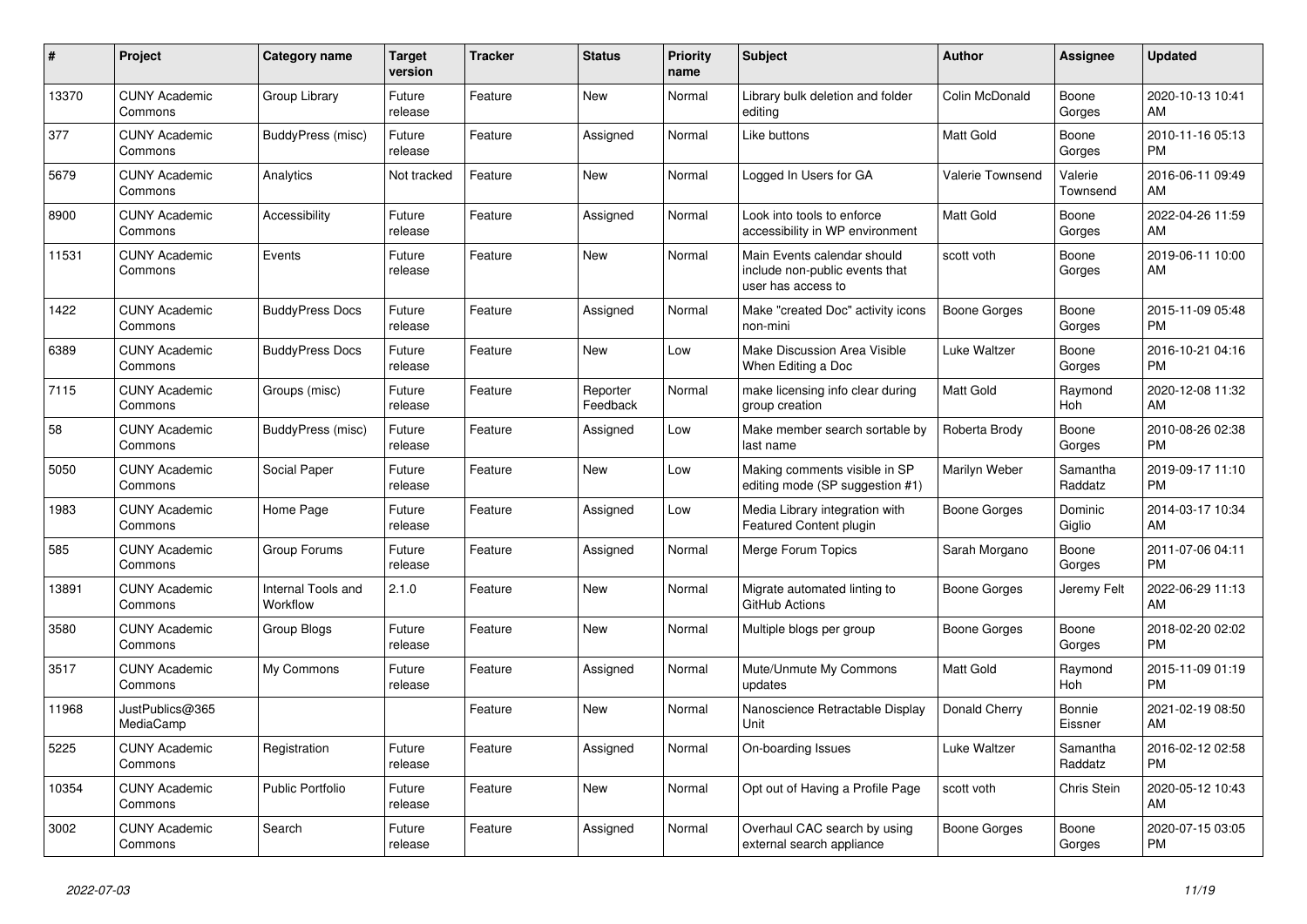| #     | <b>Project</b>                  | Category name                  | <b>Target</b><br>version | <b>Tracker</b> | <b>Status</b> | <b>Priority</b><br>name | <b>Subject</b>                                                             | <b>Author</b>           | Assignee              | <b>Updated</b>                |
|-------|---------------------------------|--------------------------------|--------------------------|----------------|---------------|-------------------------|----------------------------------------------------------------------------|-------------------------|-----------------------|-------------------------------|
| 8976  | <b>CUNY Academic</b><br>Commons | Reply By Email                 | Not tracked              | Feature        | Assigned      | Normal                  | Package RBE new topics posting?                                            | Matt Gold               | Raymond<br><b>Hoh</b> | 2017-12-04 02:34<br><b>PM</b> |
| 15194 | <b>CUNY Academic</b><br>Commons | Internal Tools and<br>Workflow | 2.1.0                    | Feature        | New           | Normal                  | PHPCS sniff for un-restored<br>switch to blog() calls                      | Boone Gorges            | Jeremy Felt           | 2022-05-26 10:45<br>AM        |
| 1562  | <b>CUNY Academic</b><br>Commons | <b>WordPress Plugins</b>       | Future<br>release        | Feature        | Assigned      | Low                     | Play with NYT Collaborative<br><b>Authoring Tool</b>                       | Matt Gold               | Boone<br>Gorges       | 2015-01-05 08:47<br><b>PM</b> |
| 10659 | <b>CUNY Academic</b><br>Commons | Group Forums                   | Future<br>release        | Feature        | Assigned      | Normal                  | Post to multiple groups via email                                          | <b>Matt Gold</b>        | Raymond<br>Hoh        | 2018-11-15 12:54<br>AM        |
| 13912 | <b>CUNY Academic</b><br>Commons |                                | Not tracked              | Feature        | Hold          | Low                     | posting "missed schedule"                                                  | Marilyn Weber           |                       | 2021-02-23 10:46<br>AM        |
| 3090  | <b>CUNY Academic</b><br>Commons | Twitter page                   | Future<br>release        | Feature        | Assigned      | Normal                  | Prevent Retweets from showing<br>up on Commons twitter page                | Matt Gold               | <b>Tahir Butt</b>     | 2016-10-24 11:31<br>AM        |
| 2325  | <b>CUNY Academic</b><br>Commons | BuddyPress (misc)              | Future<br>release        | Feature        | Assigned      | Low                     | Profile should have separate fields<br>for first/last names                | local admin             | Boone<br>Gorges       | 2015-11-09 06:09<br><b>PM</b> |
| 5316  | <b>CUNY Academic</b><br>Commons | User Experience                | Future<br>release        | Feature        | Assigned      | Normal                  | Prompt user email address<br>updates                                       | <b>Matt Gold</b>        | Stephen Real          | 2016-12-21 03:30<br><b>PM</b> |
| 658   | <b>CUNY Academic</b><br>Commons | <b>WordPress Plugins</b>       | Future<br>release        | Feature        | Assigned      | Normal                  | Rebulid Sitewide Tag Suggestion                                            | <b>Matt Gold</b>        | Boone<br>Gorges       | 2015-01-05 08:47<br><b>PM</b> |
| 653   | <b>CUNY Academic</b><br>Commons | Group Blogs                    | Future<br>release        | Feature        | Assigned      | Normal                  | Redesign Integration of Groups<br>and Blogs                                | Matt Gold               | Samantha<br>Raddatz   | 2015-11-09 05:40<br><b>PM</b> |
| 8836  | <b>CUNY Academic</b><br>Commons | <b>Blogs (BuddyPress)</b>      | Future<br>release        | Feature        | Assigned      | Normal                  | Redesign site launch process                                               | Matt Gold               | Boone<br>Gorges       | 2019-10-03 02:49<br><b>PM</b> |
| 2881  | <b>CUNY Academic</b><br>Commons | <b>Public Portfolio</b>        | Future<br>release        | Feature        | Assigned      | Normal                  | Redesign the UX for Profiles                                               | Chris Stein             | Chris Stein           | 2016-10-13 12:45<br><b>PM</b> |
| 1888  | <b>CUNY Academic</b><br>Commons | Home Page                      | Future<br>release        | Feature        | Assigned      | Normal                  | Refactor BP MPO Activity Filter to<br>support proper pagination            | Sarah Morgano           | Boone<br>Gorges       | 2014-05-01 07:11<br><b>PM</b> |
| 15883 | <b>CUNY Academic</b><br>Commons |                                | 2.1.0                    | Feature        | <b>New</b>    | Normal                  | Release BPGES update                                                       | Boone Gorges            | Boone<br>Gorges       | 2022-05-26 10:39<br>AM        |
| 10380 | <b>CUNY Academic</b><br>Commons | WordPress (misc)               | Future<br>release        | Feature        | In Progress   | Normal                  | Remove blacklisted plugins                                                 | Boone Gorges            |                       | 2022-04-26 12:00<br><b>PM</b> |
| 1105  | <b>CUNY Academic</b><br>Commons | WordPress (misc)               | Future<br>release        | Feature        | Assigned      | Normal                  | Rephrase Blog Privacy Options                                              | Matt Gold               | Samantha<br>Raddatz   | 2015-11-09 06:19<br><b>PM</b> |
| 8902  | <b>CUNY Academic</b><br>Commons | Design                         | Not tracked              | Feature        | Assigned      | Normal                  | Report back on research on<br><b>BuddyPress themes</b>                     | <b>Matt Gold</b>        | Michael Smith         | 2017-11-10 12:31<br><b>PM</b> |
| 9420  | <b>CUNY Academic</b><br>Commons | cuny.is                        | Not tracked              | Feature        | <b>New</b>    | Normal                  | Request for http://cuny.is/streams                                         | Raffi<br>Khatchadourian | Marilyn<br>Weber      | 2018-04-02 10:08<br>AM        |
| 3475  | <b>CUNY Academic</b><br>Commons | Events                         | Future<br>release        | Feature        | Assigned      | Normal                  | Request to add plugin to<br>streamline room<br>booking/appointment booking | Naomi Barrettara        | Boone<br>Gorges       | 2014-12-01 05:14<br><b>PM</b> |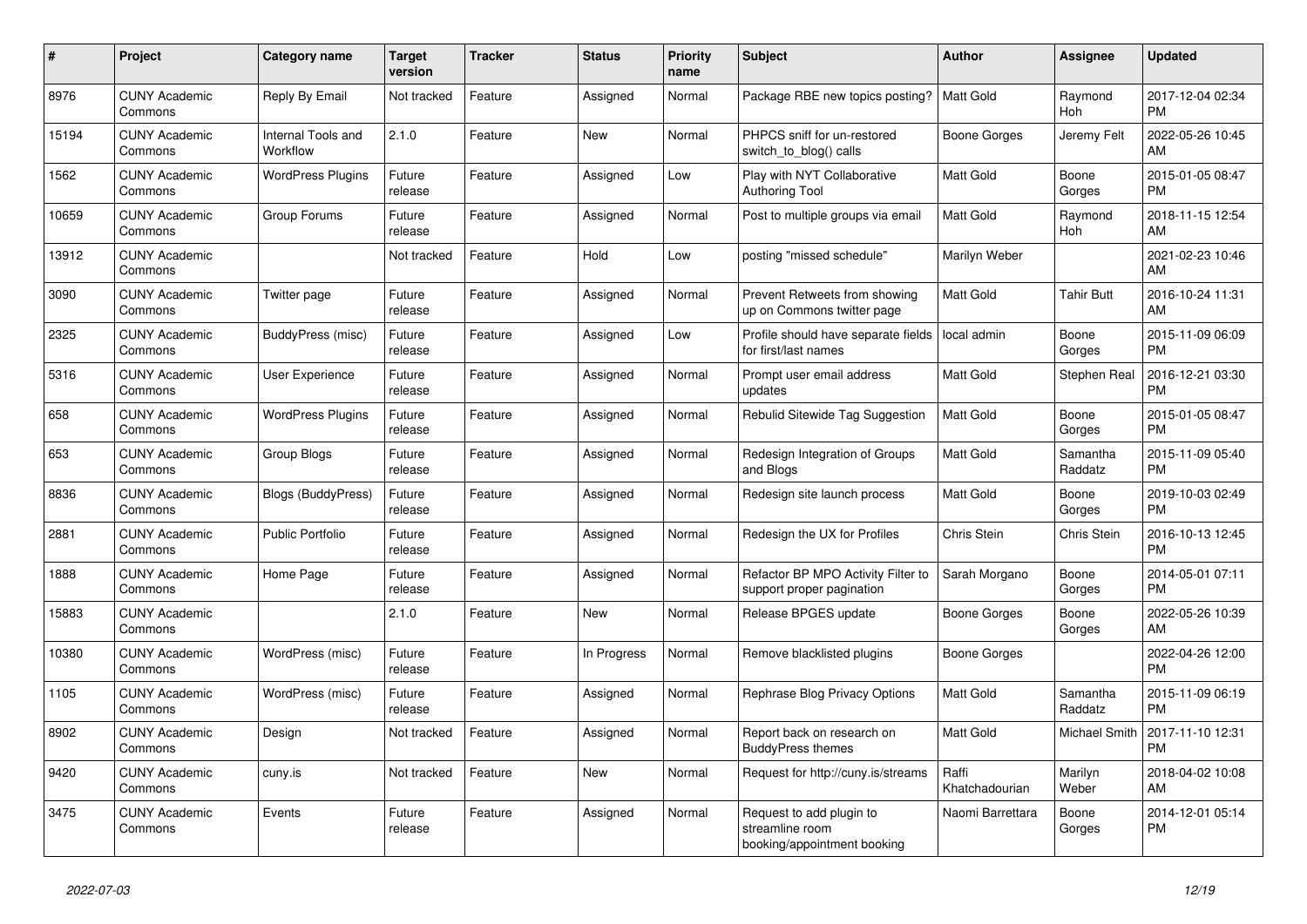| #     | <b>Project</b>                  | Category name                  | <b>Target</b><br>version | <b>Tracker</b> | <b>Status</b>        | Priority<br>name | <b>Subject</b>                                                              | <b>Author</b>           | Assignee            | <b>Updated</b>                |
|-------|---------------------------------|--------------------------------|--------------------------|----------------|----------------------|------------------|-----------------------------------------------------------------------------|-------------------------|---------------------|-------------------------------|
| 2610  | <b>CUNY Academic</b><br>Commons | Group Invitations              | Future<br>release        | Feature        | Assigned             | Low              | Request: Custom invitation<br>message to group invites                      | local admin             | Boone<br>Gorges     | 2015-11-09 06:13<br><b>PM</b> |
| 15604 | <b>CUNY Academic</b><br>Commons | <b>Email Notifications</b>     | Future<br>release        | Feature        | Assigned             | Normal           | <b>Restructure Commons Group</b><br>Digest Email Messages                   | <b>Matt Gold</b>        | Boone<br>Gorges     | 2022-05-26 10:45<br>AM        |
| 3759  | <b>CUNY Academic</b><br>Commons | WordPress (misc)               | Future<br>release        | Feature        | Assigned             | Normal           | Review Interface for Adding Users<br>to Blogs                               | <b>Matt Gold</b>        | Boone<br>Gorges     | 2015-03-24 05:52<br><b>PM</b> |
| 3230  | <b>CUNY Academic</b><br>Commons | Internal Tools and<br>Workflow | Not tracked              | Feature        | Assigned             | High             | Scripts for quicker<br>provisioning/updating of<br>development environments | <b>Boone Gorges</b>     | Boone<br>Gorges     | 2016-01-26 04:54<br><b>PM</b> |
| 5053  | <b>CUNY Academic</b><br>Commons | Social Paper                   | Future<br>release        | Feature        | <b>New</b>           | Low              | Scrollable menu to add readers<br>(SP suggestion #4)                        | Marilyn Weber           | Samantha<br>Raddatz | 2016-04-21 05:21<br><b>PM</b> |
| 5052  | <b>CUNY Academic</b><br>Commons | Social Paper                   | Future<br>release        | Feature        | New                  | Low              | Sentence by sentence or line by<br>line comments (SP suggestion #3)         | Marilyn Weber           | Boone<br>Gorges     | 2016-02-11 10:24<br><b>PM</b> |
| 1508  | <b>CUNY Academic</b><br>Commons | WordPress (misc)               | Future<br>release        | Feature        | Assigned             | Normal           | Share login cookies across<br>mapped domains                                | Boone Gorges            | Boone<br>Gorges     | 2012-07-02 12:12<br><b>PM</b> |
| 1423  | <b>CUNY Academic</b><br>Commons | BuddyPress (misc)              | Future<br>release        | Feature        | Assigned             | Low              | Show an avatar for pingback<br>comment activity items                       | Boone Gorges            | Tahir Butt          | 2016-10-24 12:03<br><b>PM</b> |
| 11077 | <b>CUNY Academic</b><br>Commons | Events                         | Not tracked              | Feature        | Reporter<br>Feedback | Normal           | Show event category description<br>in event list view                       | Raffi<br>Khatchadourian |                     | 2019-02-12 10:38<br><b>PM</b> |
| 5205  | <b>CUNY Academic</b><br>Commons | Social Paper                   | Future<br>release        | Feature        | <b>New</b>           | Normal           | Social Paper folders                                                        | Marilyn Weber           |                     | 2016-02-11 10:24<br><b>PM</b> |
| 1744  | <b>CUNY Academic</b><br>Commons | <b>BuddyPress Docs</b>         | Future<br>release        | Feature        | Assigned             | Normal           | Spreadsheet-style Docs                                                      | Boone Gorges            | Boone<br>Gorges     | 2015-11-09 06:13<br><b>PM</b> |
| 9028  | <b>CUNY Academic</b><br>Commons | Onboarding                     | Future<br>release        | Feature        | Assigned             | Normal           | suggest groups to new members<br>during the registration process            | <b>Matt Gold</b>        | <b>Chris Stein</b>  | 2018-10-24 12:34<br><b>PM</b> |
| 9720  | <b>CUNY Academic</b><br>Commons | Authentication                 | Future<br>release        | Feature        | <b>New</b>           | Normal           | The Commons should be an<br>oAuth provider                                  | Boone Gorges            |                     | 2019-03-01 02:04<br><b>PM</b> |
| 8901  | <b>CUNY Academic</b><br>Commons | Accessibility                  | Future<br>release        | Feature        | Assigned             | Normal           | Theme analysis for accessibility                                            | <b>Matt Gold</b>        | Boone<br>Gorges     | 2022-04-26 11:59<br>AM        |
| 7828  | <b>CUNY Academic</b><br>Commons |                                | Not tracked              | Feature        | Assigned             | Normal           | Theme Assessment 2017                                                       | Margaret Galvan         | Margaret<br>Galvan  | 2017-05-02 10:41<br><b>PM</b> |
| 8211  | <b>CUNY Academic</b><br>Commons | <b>WordPress Themes</b>        | Future<br>release        | Feature        | <b>New</b>           | Normal           | Theme Suggestions: Material<br>Design-Inspired Themes                       | Margaret Galvan         | Margaret<br>Galvan  | 2017-08-07 02:48<br><b>PM</b> |
| 519   | <b>CUNY Academic</b><br>Commons | <b>BuddyPress Docs</b>         | Future<br>release        | Feature        | Assigned             | Low              | TOC for individual docs - for new<br>BP "wiki-like" plugin                  | scott voth              | Boone<br>Gorges     | 2015-11-09 05:54<br><b>PM</b> |
| 12446 | <b>CUNY Academic</b><br>Commons | Groups (misc)                  | Future<br>release        | Feature        | Reporter<br>Feedback | Normal           | Toggle default site to group forum<br>posting                               | Laurie Hurson           | Laurie Hurson       | 2020-03-10 11:57<br>AM        |
| 1460  | <b>CUNY Academic</b><br>Commons | Analytics                      | Future<br>release        | Feature        | Assigned             | Normal           | Update System Report                                                        | <b>Brian Foote</b>      | Boone<br>Gorges     | 2015-11-09 06:13<br><b>PM</b> |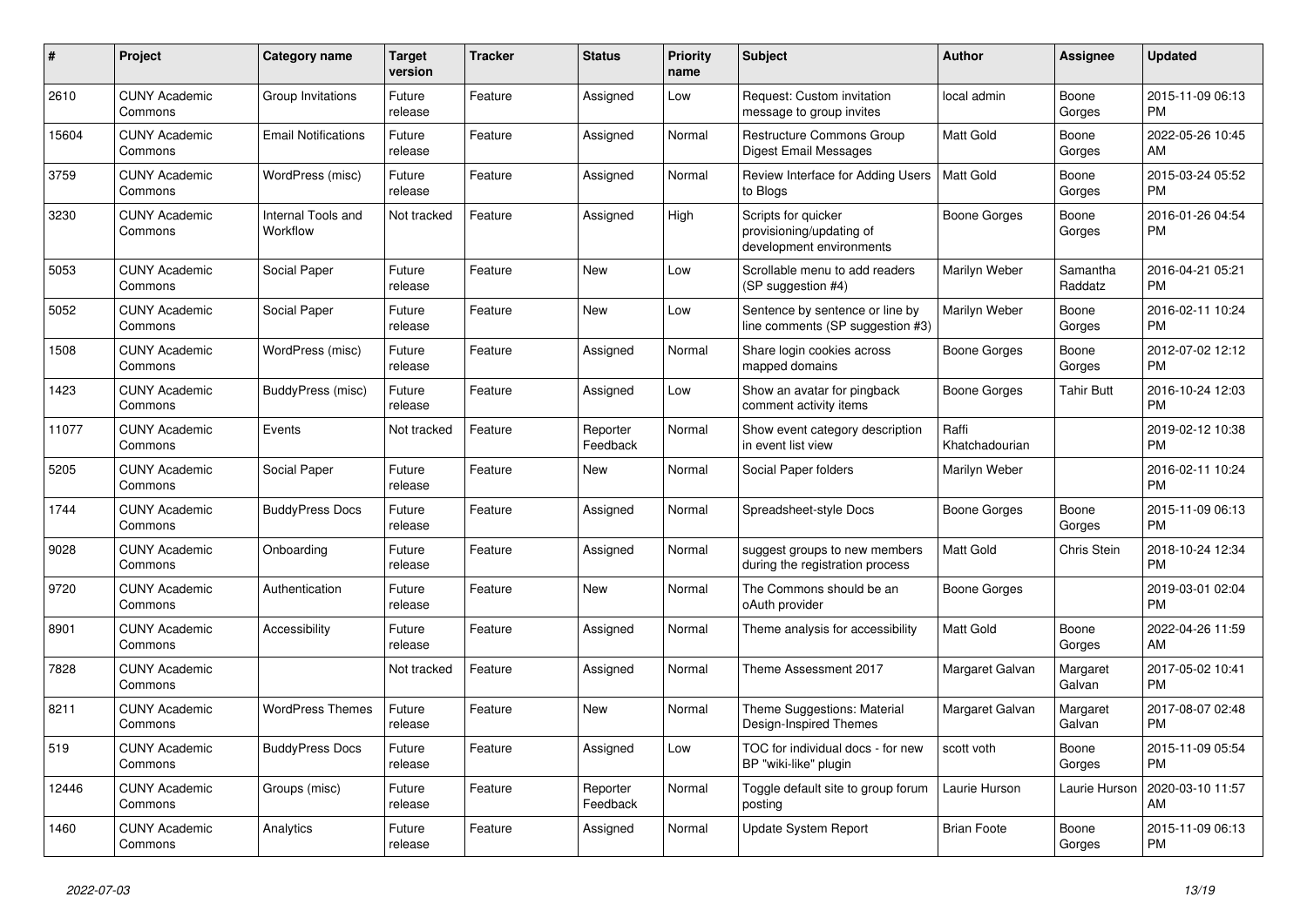| $\vert$ # | <b>Project</b>                  | Category name            | <b>Target</b><br>version | <b>Tracker</b> | <b>Status</b>        | <b>Priority</b><br>name | <b>Subject</b>                                                               | <b>Author</b>       | Assignee        | <b>Updated</b>                |
|-----------|---------------------------------|--------------------------|--------------------------|----------------|----------------------|-------------------------|------------------------------------------------------------------------------|---------------------|-----------------|-------------------------------|
| 8898      | <b>CUNY Academic</b><br>Commons | Social Paper             | Not tracked              | Feature        | Assigned             | Normal                  | Usage data on docs and social<br>paper                                       | <b>Matt Gold</b>    | Matt Gold       | 2017-11-16 11:32<br>AM        |
| 10368     | <b>CUNY Academic</b><br>Commons |                          | Future<br>release        | Feature        | Assigned             | Normal                  | Use ORCID data to populate<br>academic profile page                          | Stephen Francoeur   | Boone<br>Gorges | 2018-09-25 01:53<br><b>PM</b> |
| 1192      | <b>CUNY Academic</b><br>Commons | Group Files              | Future<br>release        | Feature        | Assigned             | Low                     | When posting group files, allow<br>users to add a category without<br>saving | <b>Matt Gold</b>    | Raymond<br>Hoh  | 2015-11-09 05:53<br><b>PM</b> |
| 11517     | <b>CUNY Academic</b><br>Commons |                          | Not tracked              | Feature        | Assigned             | Normal                  | wp-accessibility plugin should not<br>strip 'target=" blank" by default      | <b>Boone Gorges</b> | Laurie Hurson   | 2019-09-24 09:57<br>AM        |
| 5234      | <b>CUNY Academic</b><br>Commons | Membership               | Future<br>release        | Feature        | Assigned             | Normal                  | Write Unconfirmed patch for WP                                               | Boone Gorges        | Boone<br>Gorges | 2016-10-24 11:18<br>AM        |
| 12741     | <b>CUNY Academic</b><br>Commons | <b>WordPress Plugins</b> | Not tracked              | Support        | Reporter<br>Feedback | Normal                  | Tableau Public Viz Block                                                     | Marilyn Weber       | Raymond<br>Hoh  | 2020-05-12 11:00<br>AM        |
| 12352     | <b>CUNY Academic</b><br>Commons |                          | Not tracked              | Support        | <b>New</b>           | Normal                  | "posts list" page builder block<br>option                                    | Marilyn Weber       |                 | 2020-02-03 01:29<br><b>PM</b> |
| 14983     | <b>CUNY Academic</b><br>Commons | WordPress (misc)         | Not tracked              | Support        | Reporter<br>Feedback | Normal                  | 'Read More" tag not working                                                  | Rebecca Krisel      | Raymond<br>Hoh  | 2021-11-23 01:17<br><b>PM</b> |
| 9729      | <b>CUNY Academic</b><br>Commons | <b>SEO</b>               | Not tracked              | Support        | New                  | Normal                  | 503 Errors showing on<br>newlaborforum.cuny.edu                              | Diane Krauthamer    | Raymond<br>Hoh  | 2018-05-22 04:48<br><b>PM</b> |
| 11848     | <b>CUNY Academic</b><br>Commons |                          | Not tracked              | Support        | Hold                 | Normal                  | a Dean of Faculty wants to share<br>a large file                             | Marilyn Weber       |                 | 2019-09-24 08:44<br>AM        |
| 13034     | <b>CUNY Academic</b><br>Commons |                          | Not tracked              | Support        | Reporter<br>Feedback | Normal                  | a site is asking people to join the<br>Commons to get a download             | Marilyn Weber       |                 | 2020-07-12 07:23<br>AM        |
| 13255     | <b>CUNY Academic</b><br>Commons |                          | Not tracked              | Support        | Reporter<br>Feedback | Normal                  | Accessibility problems                                                       | Marilyn Weber       |                 | 2020-09-01 05:48<br><b>PM</b> |
| 3492      | <b>CUNY Academic</b><br>Commons | <b>WordPress Themes</b>  | Future<br>release        | Support        | Assigned             | Normal                  | Add CBOX theme to the<br>Commons                                             | scott voth          | Raymond<br>Hoh  | 2014-10-08 05:55<br><b>PM</b> |
| 15370     | <b>CUNY Academic</b><br>Commons |                          |                          | Support        | Reporter<br>Feedback | Normal                  | All-in-One Event Calendar?                                                   | Marilyn Weber       |                 | 2022-02-17 11:03<br>AM        |
| 15176     | <b>CUNY Academic</b><br>Commons |                          | Not tracked              | Support        | Reporter<br>Feedback | Normal                  | Archiving Q Writing & Old<br>Wordpress Sites on the Commons                  | Laurie Hurson       |                 | 2022-02-08 10:28<br>AM        |
| 9211      | <b>CUNY Academic</b><br>Commons | <b>WordPress Plugins</b> | Future<br>release        | Support        | Reporter<br>Feedback | Normal                  | Auto-Role Setting in Forum Plugin<br><b>Causing Some Confusion</b>           | Luke Waltzer        | Boone<br>Gorges | 2018-03-13 11:44<br>AM        |
| 11787     | <b>CUNY Academic</b><br>Commons |                          | Not tracked              | Support        | Reporter<br>Feedback | Normal                  | automated comments notifications<br>on ZenDesk                               | Marilyn Weber       |                 | 2019-08-26 06:18<br><b>PM</b> |
| 13975     | <b>CUNY Academic</b><br>Commons | Social Paper             | Not tracked              | Support        | Reporter<br>Feedback | Normal                  | can't approve comments on Social   Marilyn Weber<br>Paper paper              |                     |                 | 2021-02-12 09:33<br>AM        |
| 11624     | <b>CUNY Academic</b><br>Commons | WordPress (misc)         | Not tracked              | Support        | <b>New</b>           | Normal                  | Change pages into posts or swap<br>database for a Commons site?              | Stephen Klein       | Raymond<br>Hoh  | 2019-07-09 11:04<br>AM        |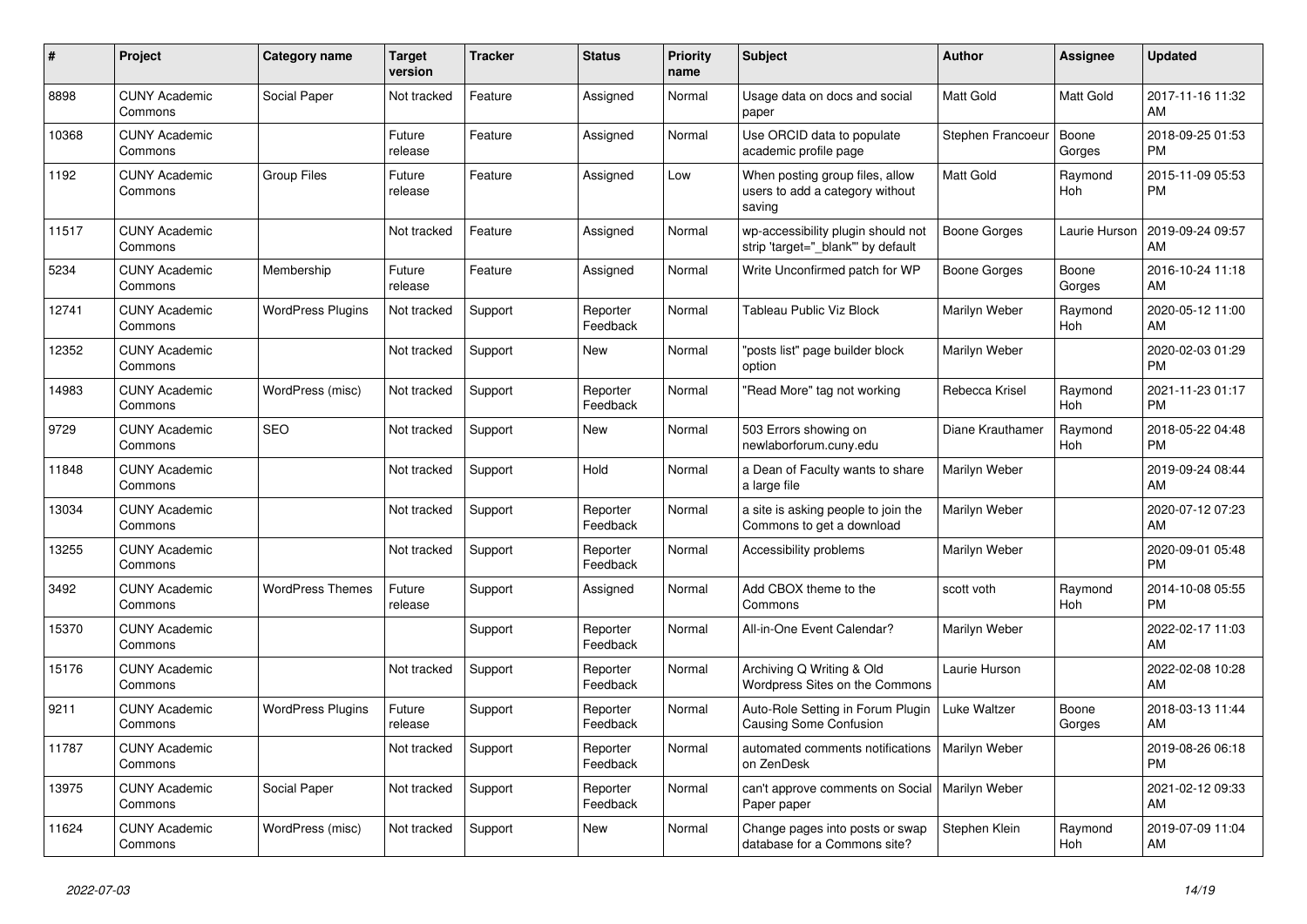| #     | Project                         | <b>Category name</b>     | <b>Target</b><br>version | <b>Tracker</b> | <b>Status</b>        | <b>Priority</b><br>name | <b>Subject</b>                                                                                   | <b>Author</b>    | <b>Assignee</b>  | <b>Updated</b>                |
|-------|---------------------------------|--------------------------|--------------------------|----------------|----------------------|-------------------------|--------------------------------------------------------------------------------------------------|------------------|------------------|-------------------------------|
| 10657 | <b>CUNY Academic</b><br>Commons |                          | Not tracked              | Support        | Reporter<br>Feedback | Normal                  | child theme problems                                                                             | Marilyn Weber    |                  | 2018-11-08 01:19<br><b>PM</b> |
| 14994 | <b>CUNY Academic</b><br>Commons | cdev.gc.cuny.edu         | Not tracked              | Support        | In Progress          | Normal                  | Clear Cache on CDEV                                                                              | scott voth       | Raymond<br>Hoh   | 2021-12-07 03:51<br><b>PM</b> |
| 11449 | <b>CUNY Academic</b><br>Commons | WordPress - Media        | Not tracked              | Support        | Reporter<br>Feedback | Normal                  | Cloning Media Library for JITP<br>from Staging to Production Site                                | Patrick DeDauw   | Boone<br>Gorges  | 2019-05-13 12:00<br><b>PM</b> |
| 10982 | <b>CUNY Academic</b><br>Commons | Domain Mapping           | Not tracked              | Support        | Reporter<br>Feedback | Normal                  | <b>CNAME</b> question                                                                            | scott voth       |                  | 2019-01-22 04:29<br><b>PM</b> |
| 11519 | <b>CUNY Academic</b><br>Commons |                          | Not tracked              | Support        | Assigned             | Normal                  | comment option not appearing                                                                     | Marilyn Weber    |                  | 2019-09-24 10:28<br>AM        |
| 11149 | <b>CUNY Academic</b><br>Commons |                          | Not tracked              | Support        | Reporter<br>Feedback | Normal                  | comments getting blocked                                                                         | Marilyn Weber    | Raymond<br>Hoh   | 2019-03-26 11:40<br>AM        |
| 636   | <b>CUNY Academic</b><br>Commons | WordPress (misc)         | Not tracked              | Support        | Assigned             | Normal                  | Create Lynda.com-like Table of<br><b>Contents for Prospective Tutorial</b><br><b>Screencasts</b> | <b>Matt Gold</b> | scott voth       | 2016-02-23 03:12<br><b>PM</b> |
| 13946 | <b>CUNY Academic</b><br>Commons | <b>WordPress Plugins</b> | 2.1.0                    | Support        | Assigned             | Normal                  | <b>Custom Embed handler For</b><br>OneDrive files                                                | scott voth       | Raymond<br>Hoh   | 2022-05-26 10:46<br>AM        |
| 11509 | <b>CUNY Academic</b><br>Commons |                          | Not tracked              | Support        | Reporter<br>Feedback | Normal                  | deleted Page causing a Menu<br>problem?                                                          | Marilyn Weber    |                  | 2019-06-04 09:54<br>AM        |
| 15260 | <b>CUNY Academic</b><br>Commons |                          |                          | Support        | Reporter<br>Feedback | Normal                  | Diacritical markings   European<br><b>Stages</b>                                                 | Marilyn Weber    |                  | 2022-02-04 08:16<br>AM        |
| 11386 | <b>CUNY Academic</b><br>Commons | WordPress - Media        | Not tracked              | Support        | Reporter<br>Feedback | Normal                  | disappearing images                                                                              | scott voth       | Boone<br>Gorges  | 2019-05-14 10:32<br>AM        |
| 9207  | <b>CUNY Academic</b><br>Commons |                          | Future<br>release        | Support        | Reporter<br>Feedback | Normal                  | display dashboards made in<br>Tableau?                                                           | Marilyn Weber    | Boone<br>Gorges  | 2018-04-10 10:42<br>AM        |
| 11493 | <b>CUNY Academic</b><br>Commons | Domain Mapping           | Not tracked              | Support        | Reporter<br>Feedback | Normal                  | Domain Mapping Request - Talia<br>Schaffer                                                       | scott voth       | Matt Gold        | 2019-08-06 08:39<br>AM        |
| 12382 | <b>CUNY Academic</b><br>Commons | Membership               | Not tracked              | Support        | New                  | Normal                  | Email request change                                                                             | Marilyn Weber    | Marilyn<br>Weber | 2020-02-06 12:56<br><b>PM</b> |
| 15655 | <b>CUNY Academic</b><br>Commons |                          | 2.0.3                    | Support        | Reporter<br>Feedback | Normal                  | Event Aggregator plugin?                                                                         | Marilyn Weber    |                  | 2022-06-29 11:32<br>AM        |
| 15565 | <b>CUNY Academic</b><br>Commons |                          |                          | Support        | <b>New</b>           | Normal                  | Events - send updates to an email<br>listserv                                                    | Marilyn Weber    |                  | 2022-03-10 01:06<br><b>PM</b> |
| 14398 | <b>CUNY Academic</b><br>Commons |                          | Not tracked              | Support        | Reporter<br>Feedback | Normal                  | Events plug-in notification problem   Marilyn Weber                                              |                  |                  | 2021-05-11 11:21<br>AM        |
| 10839 | <b>CUNY Academic</b><br>Commons | About page               | Not tracked              | Support        | <b>New</b>           | Normal                  | <b>Mission Statement Needs</b><br>Revision                                                       | scott voth       | Matt Gold        | 2018-12-26 10:58<br>AM        |
| 11883 | <b>CUNY Academic</b><br>Commons | Help/Codex               | Not tracked              | Support        | <b>New</b>           | Normal                  | Need Embedding Help Page<br>Update (Tableau)                                                     | Anthony Wheeler  | scott voth       | 2019-09-24 08:49<br>AM        |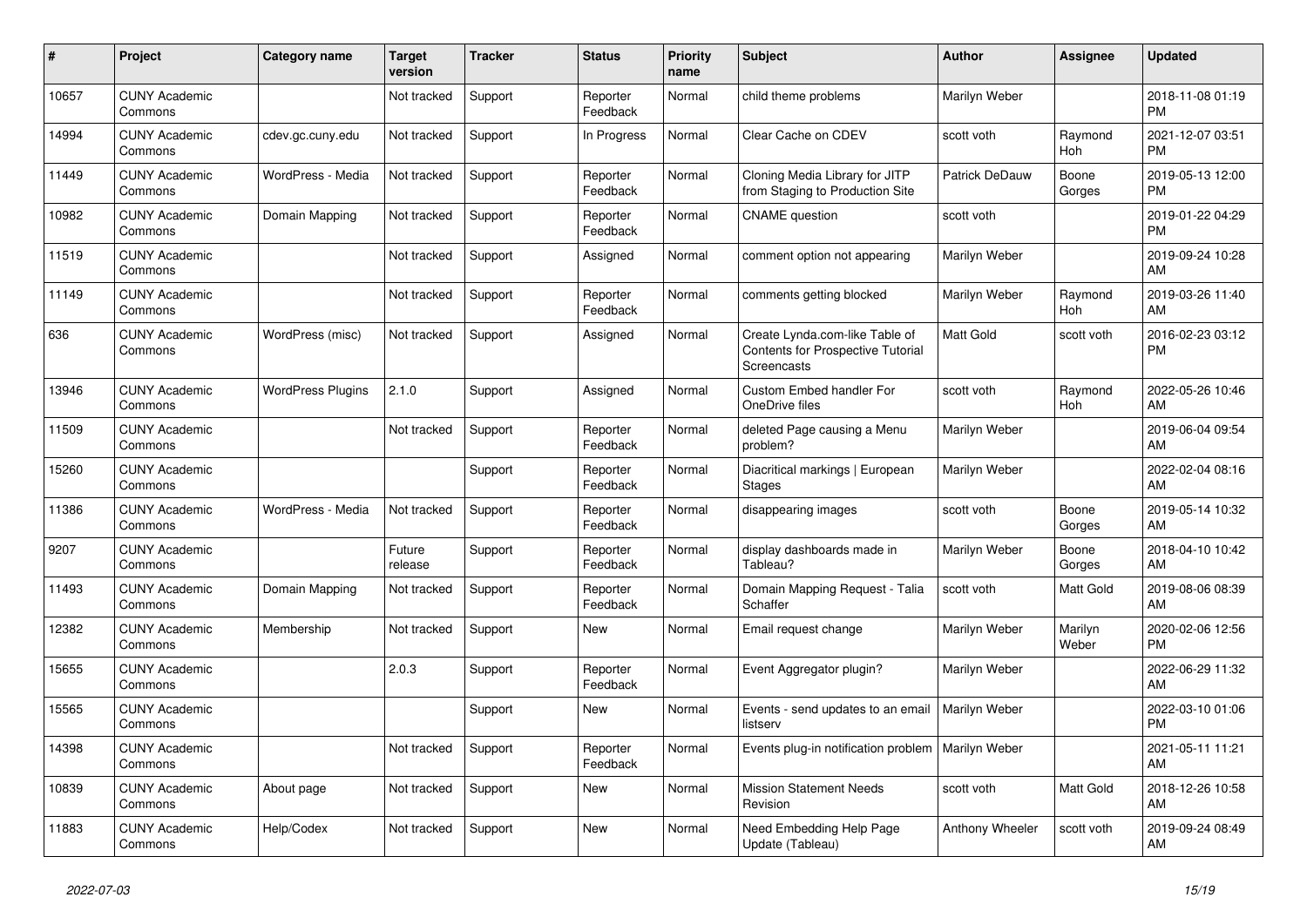| #     | Project                         | <b>Category name</b>     | <b>Target</b><br>version | <b>Tracker</b> | <b>Status</b>        | <b>Priority</b><br>name | <b>Subject</b>                                                    | <b>Author</b>    | <b>Assignee</b>     | <b>Updated</b>                |
|-------|---------------------------------|--------------------------|--------------------------|----------------|----------------------|-------------------------|-------------------------------------------------------------------|------------------|---------------------|-------------------------------|
| 15169 | <b>CUNY Academic</b><br>Commons |                          | 2.0.3                    | Support        | Reporter<br>Feedback | Normal                  | new Prelude website zipfiles for<br>custom theme and other files. | Marilyn Weber    |                     | 2022-06-29 11:32<br>AM        |
| 15045 | <b>CUNY Academic</b><br>Commons |                          |                          | Support        | <b>New</b>           | Normal                  | no result for KCeL in the search<br>box on the commons            | Marilyn Weber    |                     | 2021-12-10 11:29<br>AM        |
| 12004 | <b>CUNY Academic</b><br>Commons |                          | Not tracked              | Support        | Reporter<br>Feedback | Normal                  | Notifications for spam blog<br>comments                           | Gina Cherry      | Raymond<br>Hoh      | 2019-11-01 12:05<br><b>PM</b> |
| 14074 | <b>CUNY Academic</b><br>Commons | WordPress (misc)         | Not tracked              | Support        | Reporter<br>Feedback | Normal                  | page password protection problem                                  | Marilyn Weber    |                     | 2021-03-02 11:03<br>AM        |
| 8607  | <b>CUNY Academic</b><br>Commons |                          | Not tracked              | Support        | <b>New</b>           | Normal                  | Paypal?                                                           | Marilyn Weber    | Matt Gold           | 2018-05-15 01:37<br><b>PM</b> |
| 11788 | <b>CUNY Academic</b><br>Commons | <b>WordPress Plugins</b> | Future<br>release        | Support        | Reporter<br>Feedback | Normal                  | Plugin Request - Browse Aloud                                     | scott voth       |                     | 2019-09-24 08:42<br><b>AM</b> |
| 11771 | <b>CUNY Academic</b><br>Commons |                          | Not tracked              | Support        | Reporter<br>Feedback | Normal                  | post displays in sections                                         | Marilyn Weber    |                     | 2019-08-20 10:34<br>AM        |
| 4986  | <b>CUNY Academic</b><br>Commons | ZenDesk                  | Not tracked              | Support        | Assigned             | Normal                  | Prepare documentation for<br>Zendesk re web widget                | <b>Matt Gold</b> | Samantha<br>Raddatz | 2016-02-25 03:09<br><b>PM</b> |
| 14900 | <b>CUNY Academic</b><br>Commons |                          | Not tracked              | Support        | Reporter<br>Feedback | Normal                  | previous theme?                                                   | Marilyn Weber    |                     | 2021-10-25 10:31<br>AM        |
| 13286 | <b>CUNY Academic</b><br>Commons |                          | Not tracked              | Support        | New                  | Normal                  | problem connecting with<br>WordPress app                          | Marilyn Weber    | Raymond<br>Hoh      | 2020-09-08 11:16<br>AM.       |
| 15685 | <b>CUNY Academic</b><br>Commons |                          |                          | Support        | New                  | High                    | problem with chrome?                                              | Marilyn Weber    |                     | 2022-04-25 03:40<br><b>PM</b> |
| 14842 | <b>CUNY Academic</b><br>Commons |                          | Not tracked              | Support        | Reporter<br>Feedback | Normal                  | Question about widgets and block<br>editor                        | Gina Cherry      |                     | 2021-10-06 03:01<br><b>PM</b> |
| 16110 | <b>CUNY Academic</b><br>Commons |                          |                          | Support        | Reporter<br>Feedback | Normal                  | remove Creative Commons<br>license from pages?                    | Marilyn Weber    | Raymond<br>Hoh      | 2022-05-17 06:11<br><b>PM</b> |
| 5826  | <b>CUNY Academic</b><br>Commons | <b>WordPress Plugins</b> | Future<br>release        | Support        | Reporter<br>Feedback | Normal                  | <b>Remove Subscription Options</b><br>plugin from directory       | Sarah Morgano    | Sarah<br>Morgano    | 2016-10-21 04:14<br><b>PM</b> |
| 11496 | <b>CUNY Academic</b><br>Commons | Public Portfolio         | 1.15.2                   | Support        | New                  | Normal                  | Replace Twitter Icon on Member<br>Portfolio page                  | scott voth       | Boone<br>Gorges     | 2019-06-06 01:03<br><b>PM</b> |
| 4070  | <b>CUNY Academic</b><br>Commons | Analytics                | Not tracked              | Support        | Assigned             | Normal                  | Request for JITP site analytics                                   | <b>Matt Gold</b> | Seth Persons        | 2016-02-23 03:09<br><b>PM</b> |
| 16099 | <b>CUNY Academic</b><br>Commons |                          |                          | Support        | Reporter<br>Feedback | Normal                  | request for Newsletter Glue                                       | Marilyn Weber    |                     | 2022-05-13 12:14<br><b>PM</b> |
| 12247 | <b>CUNY Academic</b><br>Commons | Publicity                | Not tracked              | Support        | New                  | Normal                  | Screenshot of First Commons<br>Homepage                           | scott voth       | scott voth          | 2020-01-14 12:08<br><b>PM</b> |
| 12484 | <b>CUNY Academic</b><br>Commons |                          | Not tracked              | Support        | Reporter<br>Feedback | Normal                  | Sign up Code for COIL Course<br>starting in March                 | Laurie Hurson    | Matt Gold           | 2020-03-02 02:26<br><b>PM</b> |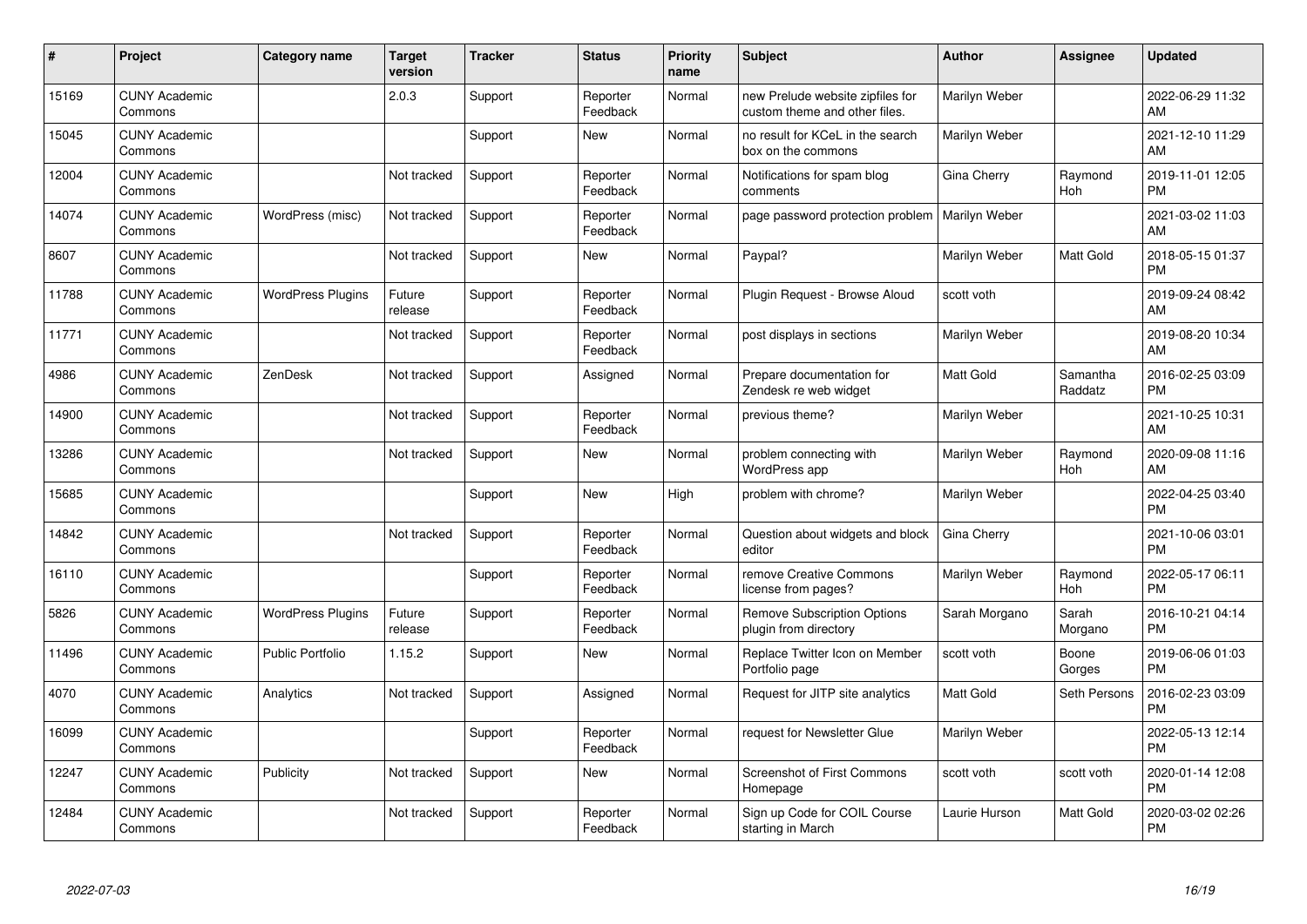| #     | Project                         | <b>Category name</b>      | <b>Target</b><br>version | <b>Tracker</b> | <b>Status</b>        | <b>Priority</b><br>name | <b>Subject</b>                                                      | <b>Author</b>    | <b>Assignee</b>    | <b>Updated</b>                |
|-------|---------------------------------|---------------------------|--------------------------|----------------|----------------------|-------------------------|---------------------------------------------------------------------|------------------|--------------------|-------------------------------|
| 12328 | <b>CUNY Academic</b><br>Commons |                           | Not tracked              | Support        | <b>New</b>           | Normal                  | Sign up Code for Non-CUNY<br>Faculty                                | Laurie Hurson    |                    | 2020-01-28 10:25<br>AM        |
| 15767 | <b>CUNY Academic</b><br>Commons | WordPress (misc)          |                          | Support        | <b>New</b>           | Normal                  | Site loading slowly                                                 | scott voth       | Boone<br>Gorges    | 2022-04-04 08:56<br><b>PM</b> |
| 15816 | <b>CUNY Academic</b><br>Commons |                           | Not tracked              | Support        | <b>New</b>           | Normal                  | slow loading at SPS                                                 | Marilyn Weber    |                    | 2022-04-05 01:26<br><b>PM</b> |
| 2175  | <b>CUNY Academic</b><br>Commons | WordPress (misc)          | Not tracked              | Support        | Assigned             | Normal                  | Subscibe 2 vs. Jetpack<br>subscription options                      | local admin      | Matt Gold          | 2016-01-26 04:58<br><b>PM</b> |
| 14911 | <b>CUNY Academic</b><br>Commons | <b>WordPress Themes</b>   | Not tracked              | Support        | <b>New</b>           | Normal                  | Twentytwentyone theme                                               | Marilyn Weber    |                    | 2021-10-28 10:37<br>AM        |
| 11545 | <b>CUNY Academic</b><br>Commons | <b>WordPress Plugins</b>  | Not tracked              | Support        | <b>New</b>           | Normal                  | <b>Twitter searches in WordPress</b>                                | Gina Cherry      | Matt Gold          | 2019-09-23 01:03<br><b>PM</b> |
| 12350 | <b>CUNY Academic</b><br>Commons | <b>Blogs (BuddyPress)</b> | Not tracked              | Support        | Reporter<br>Feedback | Normal                  | URL creation problem                                                | Marilyn Weber    |                    | 2020-02-03 11:27<br>AM        |
| 14784 | <b>CUNY Academic</b><br>Commons |                           |                          | Support        | Reporter<br>Feedback | Normal                  | User report of logo problem when<br>using Customizer theme          | Marilyn Weber    |                    | 2021-09-17 10:25<br>AM        |
| 10273 | <b>CUNY Academic</b><br>Commons | Registration              | Not tracked              | Support        | Reporter<br>Feedback | Normal                  | users combining CF and campus<br>address                            | Marilyn Weber    |                    | 2019-09-18 10:58<br>AM        |
| 14538 | <b>CUNY Academic</b><br>Commons |                           | Not tracked              | Support        | Reporter<br>Feedback | Normal                  | <b>Weebly To Commons</b>                                            | Laurie Hurson    |                    | 2021-09-14 10:47<br>AM        |
| 9941  | <b>CUNY Academic</b><br>Commons | Wiki                      | Not tracked              | Support        | Assigned             | Normal                  | Wiki functionality                                                  | <b>Matt Gold</b> | Boone<br>Gorges    | 2018-06-26 10:57<br>AM        |
| 8666  | <b>CUNY Academic</b><br>Commons | Teaching                  | Not tracked              | Documentation  | Assigned             | Normal                  | Create Teaching on the Commons<br>Resource Page                     | Matt Gold        | Laurie Hurson      | 2019-09-23 03:16<br><b>PM</b> |
| 3565  | <b>CUNY Academic</b><br>Commons | My Commons                | Not tracked              | Documentation  | New                  | Normal                  | Load Newest inconsistencies                                         | Chris Stein      | scott voth         | 2015-11-09 01:16<br><b>PM</b> |
| 3524  | <b>CUNY Academic</b><br>Commons | Documentation             | Not tracked              | Documentation  | Assigned             | Normal                  | Post describing all you can do<br>when starting up a new blog/group | <b>Matt Gold</b> | scott voth         | 2014-10-04 12:56<br><b>PM</b> |
| 2666  | <b>CUNY Academic</b><br>Commons | About page                | Not tracked              | Documentation  | Assigned             | Normal                  | Update About Text                                                   | Chris Stein      | Luke Waltzer       | 2016-03-04 11:19<br>AM        |
| 12392 | <b>CUNY Academic</b><br>Commons | Help/Codex                | Not tracked              | Documentation  | New                  | Normal                  | Updates to Common Commons<br>Questions on Help Page                 | scott voth       | Margaret<br>Galvan | 2020-02-11 10:53<br>AM        |
| 9015  | <b>CUNY Academic</b><br>Commons | Groups (misc)             | Not tracked              | Outreach       | Assigned             | Normal                  | Email group admins the email<br>addresses of their groups           | <b>Matt Gold</b> | Matt Gold          | 2018-01-02 09:54<br>AM        |
| 3369  | <b>CUNY Academic</b><br>Commons | Reply By Email            | Not tracked              | Outreach       | Hold                 | Normal                  | Release reply by email to WP<br>plugin directory                    | <b>Matt Gold</b> | Raymond<br>Hoh     | 2016-03-01 12:46<br><b>PM</b> |
| 14504 | <b>CUNY Academic</b><br>Commons |                           | Not tracked              | Publicity      | Reporter<br>Feedback | Normal                  | Adding showcases to home page<br>menu                               | Laurie Hurson    | Boone<br>Gorges    | 2022-01-19 03:26<br><b>PM</b> |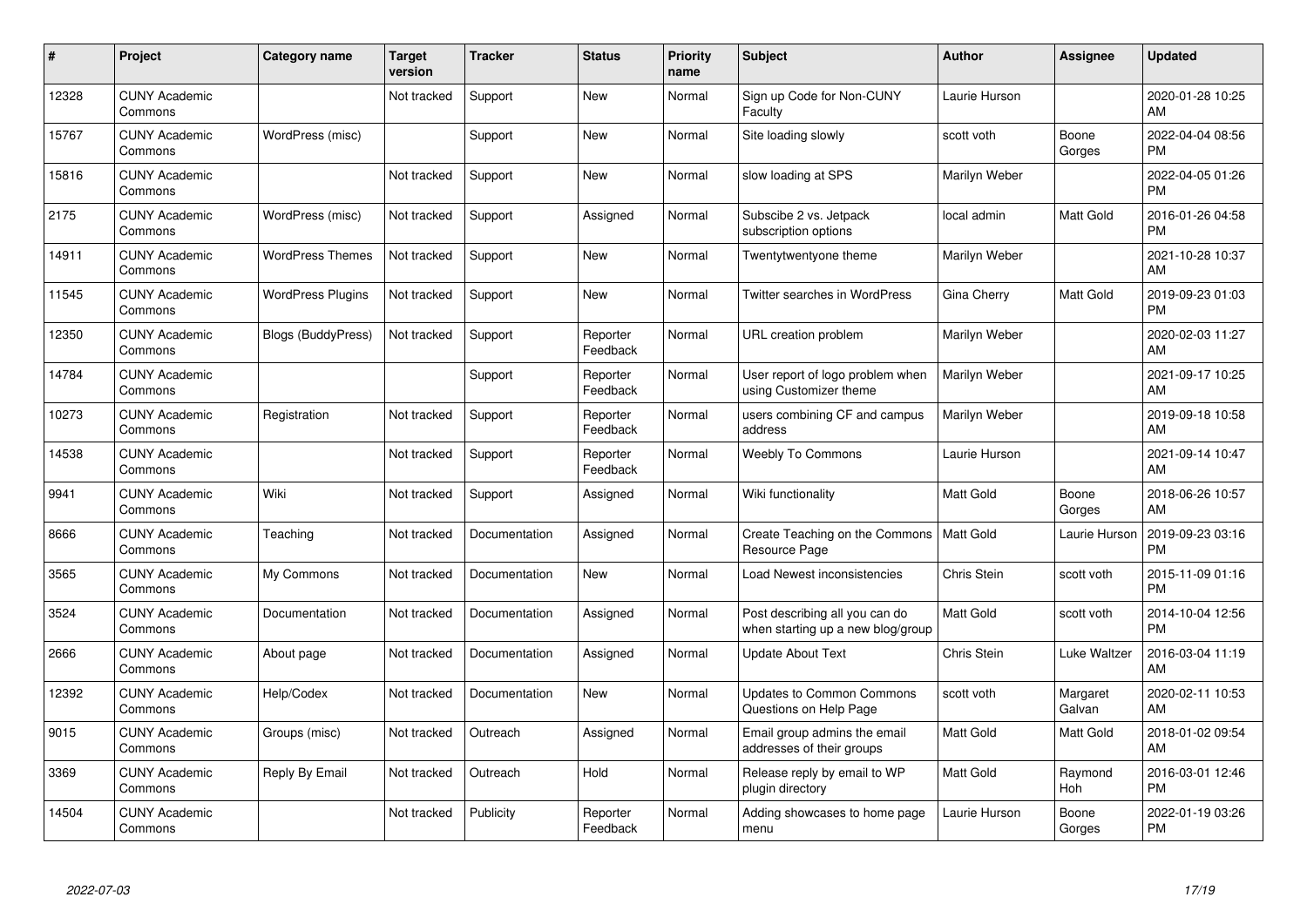| #     | <b>Project</b>                  | Category name           | <b>Target</b><br>version | <b>Tracker</b> | <b>Status</b>        | <b>Priority</b><br>name | <b>Subject</b>                                                                       | <b>Author</b>           | Assignee            | <b>Updated</b>                |
|-------|---------------------------------|-------------------------|--------------------------|----------------|----------------------|-------------------------|--------------------------------------------------------------------------------------|-------------------------|---------------------|-------------------------------|
| 11393 | <b>CUNY Academic</b><br>Commons |                         | Not tracked              | Publicity      | <b>New</b>           | Normal                  | After 1.15 release, ceate a hero<br>slide and post about adding a site<br>to a group | scott voth              | Patrick<br>Sweeney  | 2019-05-14 10:32<br>AM        |
| 3509  | <b>CUNY Academic</b><br>Commons | Publicity               | 1.7                      | Publicity      | New                  | Normal                  | Create 1.7 digital signage imagery                                                   | Micki Kaufman           | Marilyn<br>Weber    | 2014-10-01 12:40<br><b>PM</b> |
| 6665  | <b>CUNY Academic</b><br>Commons |                         | Not tracked              | Publicity      | <b>New</b>           | Normal                  | Dead Link in 1.10 announcement<br>post                                               | Paige Dupont            | Stephen Real        | 2016-12-01 03:11<br><b>PM</b> |
| 6014  | <b>CUNY Academic</b><br>Commons | Publicity               | Future<br>release        | Publicity      | Reporter<br>Feedback | Normal                  | Google search listing                                                                | <b>Matt Gold</b>        | Boone<br>Gorges     | 2016-09-21 03:48<br><b>PM</b> |
| 14475 | <b>CUNY Academic</b><br>Commons |                         | Not tracked              | Publicity      | New                  | Normal                  | <b>OER Showcase Page</b>                                                             | Laurie Hurson           | Laurie Hurson       | 2021-09-14 10:46<br>AM        |
| 2612  | <b>CUNY Academic</b><br>Commons |                         | Not tracked              | Publicity      | Assigned             | Normal                  | Pinterest site for the Commons                                                       | local admin             | Sarah<br>Morgano    | 2016-03-04 11:19<br>AM        |
| 3510  | <b>CUNY Academic</b><br>Commons | Publicity               | 1.7                      | Publicity      | Assigned             | Normal                  | Post on the News Blog re: 'My<br>Commons'                                            | Micki Kaufman           | Sarah<br>Morgano    | 2014-10-15 11:18<br>AM        |
| 3506  | <b>CUNY Academic</b><br>Commons | Publicity               | 1.7                      | Publicity      | New                  | Normal                  | Prepare 1.7 email messaging                                                          | Micki Kaufman           | Micki<br>Kaufman    | 2014-10-01 12:36<br><b>PM</b> |
| 3511  | <b>CUNY Academic</b><br>Commons | Publicity               | 1.7                      | Publicity      | Assigned             | Normal                  | Social media for 1.7                                                                 | Micki Kaufman           | Sarah<br>Morgano    | 2014-10-14 03:32<br><b>PM</b> |
| 5298  | <b>CUNY Academic</b><br>Commons |                         | Not tracked              | Publicity      | <b>New</b>           | Normal                  | Survey Pop-Up Text                                                                   | Samantha Raddatz        | Samantha<br>Raddatz | 2016-03-22 12:27<br><b>PM</b> |
| 5182  | <b>CUNY Academic</b><br>Commons | Social Paper            | Future<br>release        | Design/UX      | New                  | Normal                  | "Publishing" a private paper on<br>social paper?                                     | Raffi<br>Khatchadourian | Boone<br>Gorges     | 2016-10-13 04:12<br><b>PM</b> |
| 4221  | <b>CUNY Academic</b><br>Commons | Group Forums            | Future<br>release        | Design/UX      | Assigned             | Normal                  | Add 'Number of Posts' display<br>option to Forum page                                | Samantha Raddatz        | Samantha<br>Raddatz | 2015-06-26 02:21<br><b>PM</b> |
| 4222  | <b>CUNY Academic</b><br>Commons | <b>User Experience</b>  | Future<br>release        | Design/UX      | <b>New</b>           | Normal                  | Add information to 'Delete<br>Account' page                                          | Samantha Raddatz        | scott voth          | 2015-06-26 11:35<br>AM        |
| 4225  | <b>CUNY Academic</b><br>Commons | DiRT Integration        | Future<br>release        | Design/UX      | <b>New</b>           | Normal                  | Add information to DIRT page (in<br>Create a Group)                                  | Samantha Raddatz        | Matt Gold           | 2015-06-26 03:14<br><b>PM</b> |
| 4226  | <b>CUNY Academic</b><br>Commons | <b>BuddyPress Docs</b>  | Future<br>release        | Design/UX      | <b>New</b>           | Normal                  | Add option to connect a Doc with<br>a Group                                          | Samantha Raddatz        | Samantha<br>Raddatz | 2015-09-09 04:08<br><b>PM</b> |
| 7624  | <b>CUNY Academic</b><br>Commons | BuddyPress (misc)       | Future<br>release        | Design/UX      | New                  | Normal                  | <b>BP</b> Notifications                                                              | Luke Waltzer            | Paige Dupont        | 2017-02-08 10:43<br><b>PM</b> |
| 4404  | <b>CUNY Academic</b><br>Commons | <b>Public Portfolio</b> | Future<br>release        | Design/UX      | Assigned             | Normal                  | Change color of permissions info<br>on portfolio editing interface                   | <b>Matt Gold</b>        | Samantha<br>Raddatz | 2015-08-11 05:28<br><b>PM</b> |
| 6392  | <b>CUNY Academic</b><br>Commons | Group Forums            | Future<br>release        | Design/UX      | Assigned             | Low                     | Composition/Preview Panes in<br>Forum Posts                                          | Luke Waltzer            | Paige Dupont        | 2016-10-21 04:26<br><b>PM</b> |
| 10439 | <b>CUNY Academic</b><br>Commons | Design                  | 2.1.0                    | Design/UX      | <b>New</b>           | Normal                  | Create Style Guide for Commons                                                       | Sonja Leix              | Sara Cannon         | 2022-06-28 01:43<br><b>PM</b> |